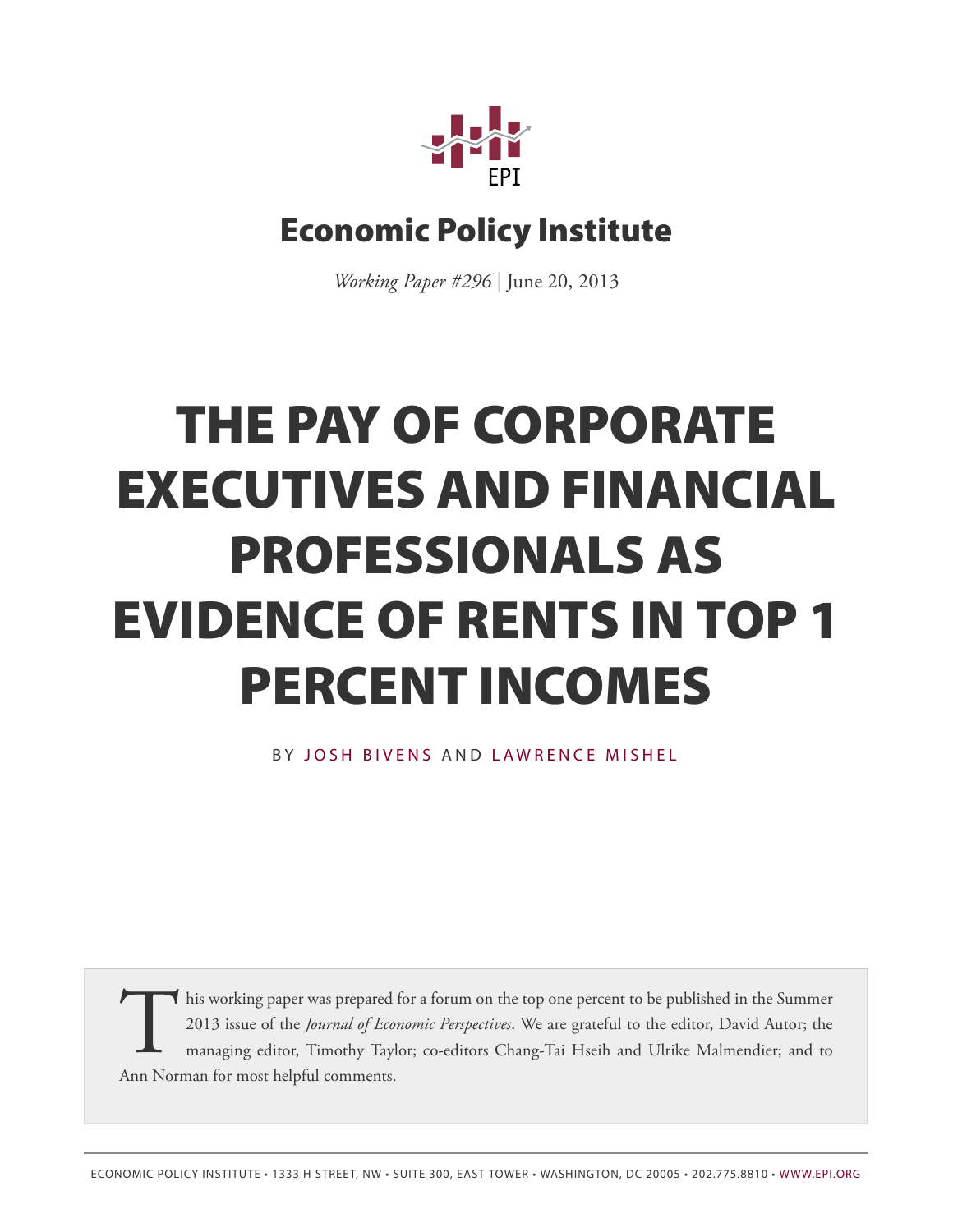*Josh Bivens is Research and Policy Director and Lawrence Mishel is President, Economic Policy Institute, Washington, D.C.*

The debate over the extent and causes of rising inequality of American incomes and wages has now raged for at least two decades. In this paper, we will make four arguments. First, the increase in the incomes and wages of t he debate over the extent and causes of rising inequality of American incomes and wages has now raged for at least two decades. In this paper, we will make four arguments. First, the increase in the incomes and wages of the top 1 percent over in the last three decades should largely be interpreted as driven by the creation and/or skills or productivity based on marginal differences. This rise in rents accruing to the top 1 percent could be the result of increased *opportunities* for rent-shifting, increased *incentives* for rent-shifting, or a combination of both. Second, this rise in incomes at the very top has been the primary impediment to living standards growth for low and moderate-income households approaching the growth rate of economy-wide productivity. Third, because this rise in top incomes is largely driven by rents, there is the potential for checking (or even reversing) this rise through policy measures with little to no adverse impact on overall economic growth. Lastly, this analysis suggests two complementary approaches for policymakers wishing to reverse the rise in the top 1 percent's share of income: dismantling the institutional sources of their increased ability to channel rents their way and/or reducing the *return* to this rent-seeking by significantly increasing marginal rates of taxation on high incomes.

# *Evidence on the Rise in Income Shares at the Top*

The facts of this rise in income shares at the very top are well-known, so our summary will be brief. **Exhibit 1** summarizes the main points. It shows average annual income growth using the Piketty and Saez (2003, updated) data, which is based on cash, market-based incomes in two time-periods, 1947-1979 and 1979-2007. For comparison, the figure also looks at Congressional Budget Office (2012) data for the latter period on comprehensive incomes, which includes noncash benefits from employers and government transfers. The Piketty and Saez data indicate, for instance, that between 1979 and 2007, the top 1 percent of American tax units accounted for 59.8 percent of average growth in cash, marketbased incomes, compared to just 9 percent of average growth in this period accounted for by the bottom 90 percent. While including transfers and non-cash incomes reduces the share of growth received by the top 1 percent significantly, as shown in the Congressional Budget Office data, the top 1 percent *still* account for 38.3 percent of growth, more than the 31.0 percent share received by the bottom 80 percent.

The figure also illustrates several other points. First, the Piketty and Saez data indicate strongly that the rise in inequality is only a feature of the latter period: that is, on the figure, the darker bars on the left showing income growth for the 1947-79 period are fairly similar between the 0-90<sup>th</sup> percentile and the other measures shown. However, the measures the more recent period from 1979 to 2007 show much faster income growth at the upper levels of income.

Second, while measuring income using the cash, market-based data from Piketty and Saez does have some shortcomings, movements in these incomes do actually overwhelmingly drive trends in inequality even in the more comprehensive income data set tracked by the Congressional Budget Office. This finding should hardly be a shock, because cash, market-based incomes account for roughly 80 percent of all incomes even in the CBO data. Both of these points hold even more strongly when looking just at incomes in the top 1 percent and above: growth rates for these incomes are nearly identical in the latter period in both datasets, as the dominance of cash, market-based incomes is even much greater for the highest income households.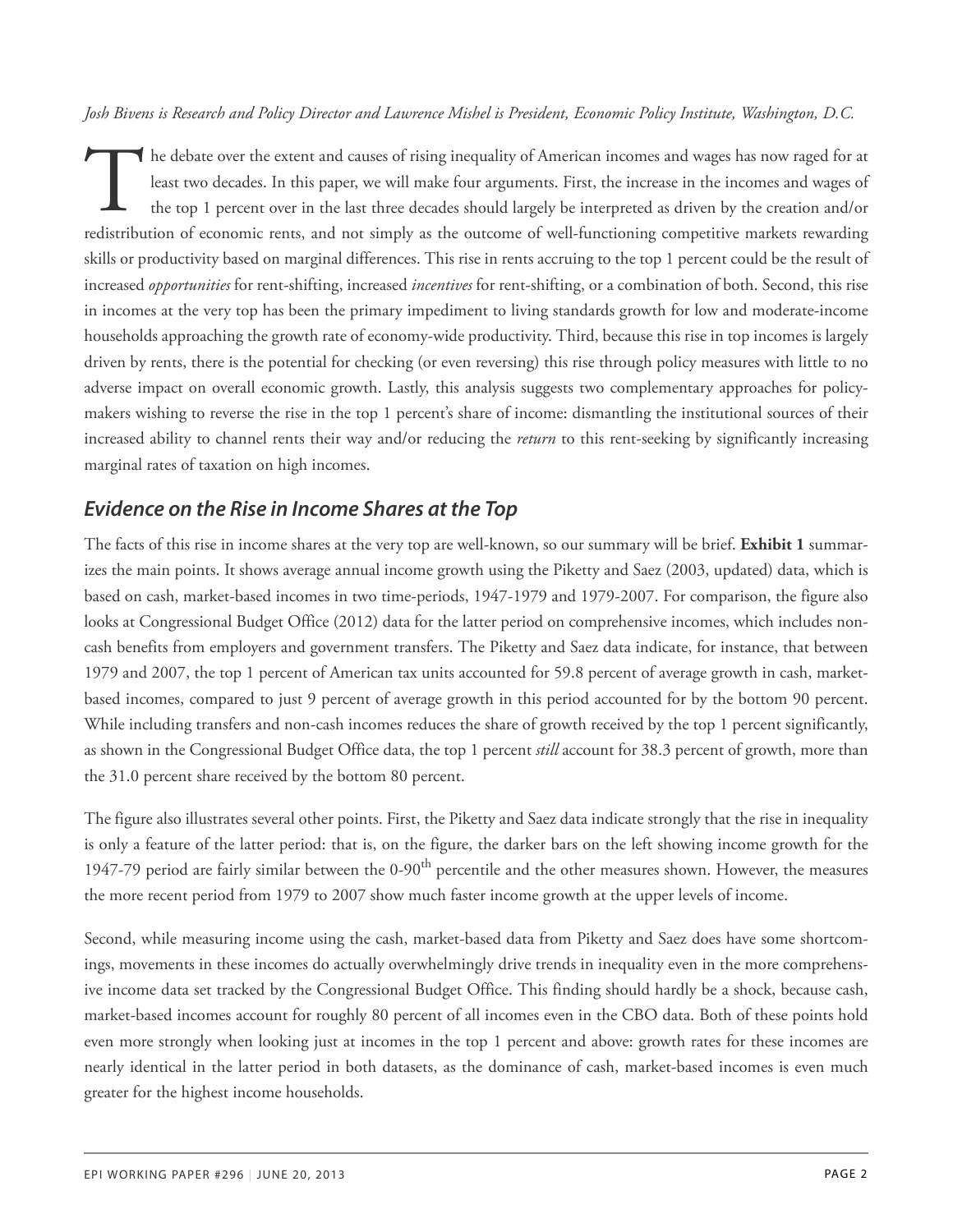#### **E X H I B I T 1**



Third, the divergence in income growth rates for the bottom 90 percent in these two datasets is striking. In the Piketty and Saez data, the bottom 90 percent saw average annual growth of just 0.2 percent, as compared to 1.1 percent in the CBO data. We have noted elsewhere (Mishel et al. 2012, Table 2.13) that more than half of the income growth for households in the middle of the income distribution between 1979 and 2007 was driven by government transfers (dominated by Social Security and Medicare) and pensions currently received for *past* labor market service. These influences accounted for more than 80 percent of the rise in average incomes for the middle-fifth. Cash wages and salaries, conversely, accounted for just 6.1 percent of overall income growth for these families (while employer-sponsored health insurance contributions contributed 12 percent of overall growth in comprehensive incomes). We view the Piketty and Saez data as most reflective of how well the market economy has been providing income gains for households in the bottom 90 percent (not very well), while the CBO data provides a better measure of the actual living standards attained by this group.

Lastly, in both the Piketty and Saez data as well as the CBO data, income growth by fractile does not equal or exceed *overall average* growth below the 96<sup>th</sup> to 99<sup>th</sup> percentile average.

**Table 1** provides an overview of the *sources* of income growth for the top 1 percent in the three decades before the Great Recession, using the broader definition of income from the Congressional Budget Office (2012) data. The first two rows show that that rising top shares have been driven by concentration *within* all forms of market income. In particular, the top 1 percent's share of labor income doubled and the share of total capital income grew from 31.8 to 56.2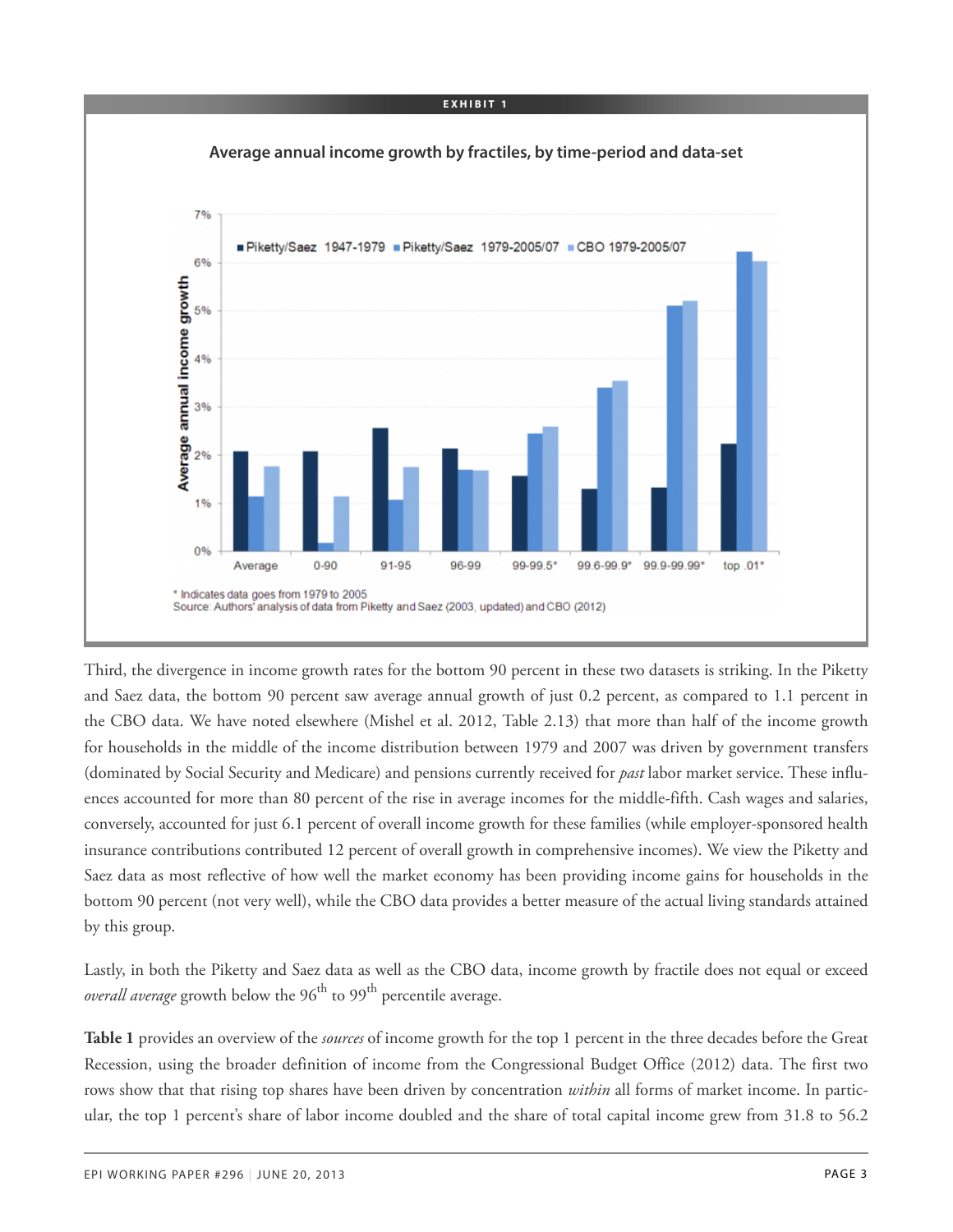#### **TA B L E 1**

#### **Sources of Top 1 Incomes**

|                                                                                                          |       | Top 1 share |        | Income category share |
|----------------------------------------------------------------------------------------------------------|-------|-------------|--------|-----------------------|
|                                                                                                          | 1979  | 2007        | 1979   | 2007                  |
| <b>Labor</b> compensation                                                                                | 4.1%  | 8.8%        | 69.8%  | 60.3%                 |
| <b>Capital and business income</b>                                                                       | 31.8% | 56.2%       | 18.3%  | 22.8%                 |
| Dividends, interest and rent <sup>®</sup>                                                                | 26.9% | 43.8%       | 10.2%  | 8.7%                  |
| <b>Capital gains</b>                                                                                     | 58.5% | 74.2%       | 3.6%   | 8.0%                  |
| S-corporation dividends and proprietors' income**                                                        | 21.3% | 50.6%       | 4.5%   | 6.1%                  |
| Other income                                                                                             | 5.0%  | 7.1%        | 3.2%   | 6.3%                  |
| <b>Transfers</b>                                                                                         | 1.0%  | 1.0%        | 8.7%   | 10.7%                 |
| Total                                                                                                    | 8.9%  | 18.7%       | 100.0% | 100.0%                |
| *Not including S-corporation dividends, this entirecategory is classified by the CBO as "capital income" |       |             |        |                       |
| **Classified by CBO as "business income"                                                                 |       |             |        |                       |
| Source: Authors' analysis of CBO (2012)                                                                  |       |             |        |                       |

percent. The CBO data also indicates that the direct, arithmetic influence of taxes and transfers has been minimal, with rising inequality of market incomes explaining more than 100 percent of the rise in the after-tax income share of the top 1 percent (Mishel et al. 2012, Figure 2N) .

<span id="page-3-0"></span>The next block of columns shows a shift from less-concentrated sources of income (particularly labor compensation) and towards more-concentrated sources of income (particularly capital gains and business income). The most striking finding here is the large decline in labor compensation's share of total income, falling from 69.8 percent in 1979 to 60.3 percent in 2007. Correspondingly, the combined share of capital income (including capital gains) and business income rose substantially, from 18.3 to 22.8 percent. **[1](#page-15-0)** We have noted elsewhere (Mishel et al. 2012) that the rise in capital income's share is driven overwhelmingly by a higher profit *rate*, not a rise in capital-output ratios. Finally, both *other* income (mostly pension payments for past labor services) as well as transfer incomes rise as a share of total incomes, from 3.2 percent to 6.3 percent over the period and 8.7 percent to 10.7 percent, respectively. The total effect of shifts *between* income categories – driven overwhelmingly by shifts from labor compensation to capital and business incomes – accounts for 2.6 of the total 9.8 percentage point increase in the top 1 percent share. Overall, however, the increasing concentration *within* categories of income made a bigger contribution to the rising income share of the top 1 percent than the shift between income category shares.

Besides their sources of income, the occupations of the top 1 percent have also been investigated. In a study of tax returns from 1979 to 2005, Bakija et al. (2010) show the trend in the shares of total income of U.S. households accruing to the top 1.0 and top 0.1 percent of households. They establish that the increases in income at the top were dispropor-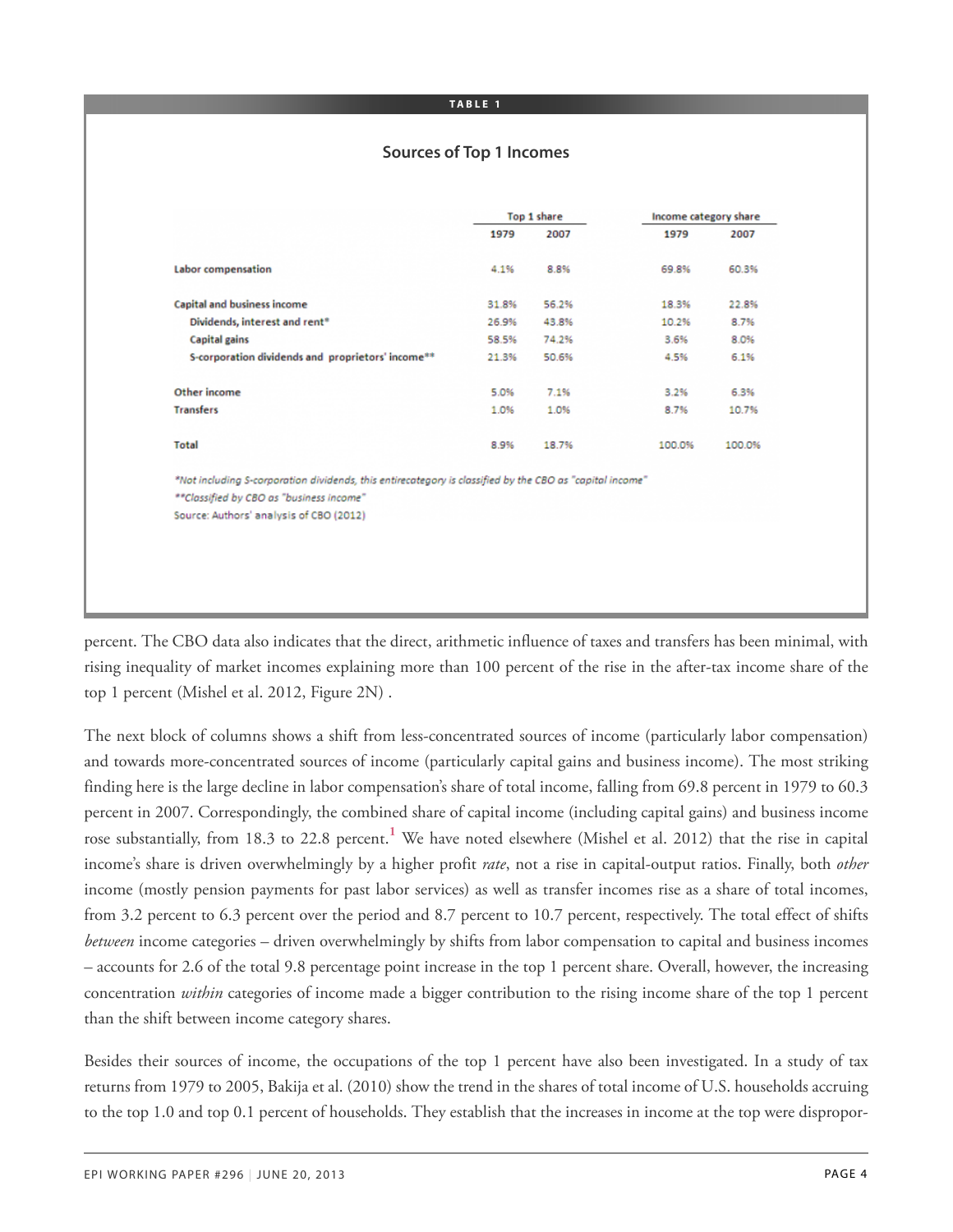tionately driven by households headed by someone who was either an "executive" (including managers and supervisors and hereafter referred to as executives) in nonfinancial sectors or in the financial sector as an executive or other worker. Households headed by a non-finance executive were associated with 44 percent of the growth of the top 0.1 percent's income share and 36 percent in the growth among the top 1.0 percent. Those in the financial sector were associated with nearly a fourth (23 percent) of the expansion of the income shares of both the top 1.0 and top 0.1 percent. Together, finance and executives accounted for 58 percent of the expansion of income for the top 1.0 percent of households and an even greater two-thirds share (67 percent) of the income growth of the top 0.1 percent of households. Relative to others in the top 1 percent, households headed by executives had roughly average income growth, those headed by someone in the financial sector had above average income growth and the remaining households (non-executive, nonfinance) had slower than average income growth. In our view this analysis of household income data understates the role of executives and the financial sector since they do not account for the increased spousal income from these sources.

Mishel and Sabadish (2013) examine chief executive officers of 350 firms with largest revenue in any given year and show that their compensation grew 79 percent between 1965 and 1978during a period when the stock market (as measured by the Dow Jones and Standard & Poor's indices) fell by about half (see **Table 2**). Average CEO compensation grew strongly over the 1980s but then exploded in the 1990s and peaked in 2000 at nearly \$20 million, growing by a multiple of 13 or 14 from 1978 to 2000 (depending on whether one accounts for stock options as they are granted or as they are realized). This growth in compensation for chief executive officers far exceeded even the substantial rise in the stock market, which grew roughly five-fold in value over the 1980s and 1990s.

Since 2000, compensation for chief executive officers first dropped after the fall in the stock market in the early 2000s, rebounded by about 2007, fell again in the financial crisis of 2008-2009, and then has rebounded again. By 2012, average compensation had returned to \$14.1 million (measured with stock options realized) or \$10.7 million (measured with options granted). The compensation of chief executive officers in 2012 is high by any metric, except when compared with its own peak in 2000 after the 1990s stock bubble. From 1978 to 2012, even with the setbacks provided by the 2001 and 2008 stock market crashes, CEO realized compensation grew 876 percent, more than double the real growth in the stock market. CEO compensation based on options granted grew a lesser" 685 percent that was still far in excess of stock market gains. In contrast, the hourly compensation of a private sector production/ nonsupervisory worker grew a meager 5 percent.

This analysis of a narrow group of occupations' role in driving top 1 percent incomes allows us to usefully narrow the argument about the role of rents in high incomes. That is, if one could establish that high compensation in just these two occupations (or sectors) is indeed heavily influenced by rents, and are not just the efficient marginal return to differences in skill and ability, then one has effectively made this case for the majority of the top 1 percent.

# *Rent-Shifting and the Rise in Top 1 Percent Incomes*

In many discussions, "rent-seeking" refers loosely to ill-gotten gains. For example, it often refers to gains obtained by lobbying the government for some form of subsidy or preferential treatment, or for profits that stem from anti-competitive behavior. Such rents do exist, and powerful economic actors do indeed manage to influence policy to protect them from competition, and these probably do have non-trivial influences on some incomes in the top 1 percent. Legal and policy measures that enforce intellectual property claims, for example, surely play a key role in high incomes in Silicon Valley. However, in this paper we are referring to rents in a broader sense: in this discussion, a "rent" means only that the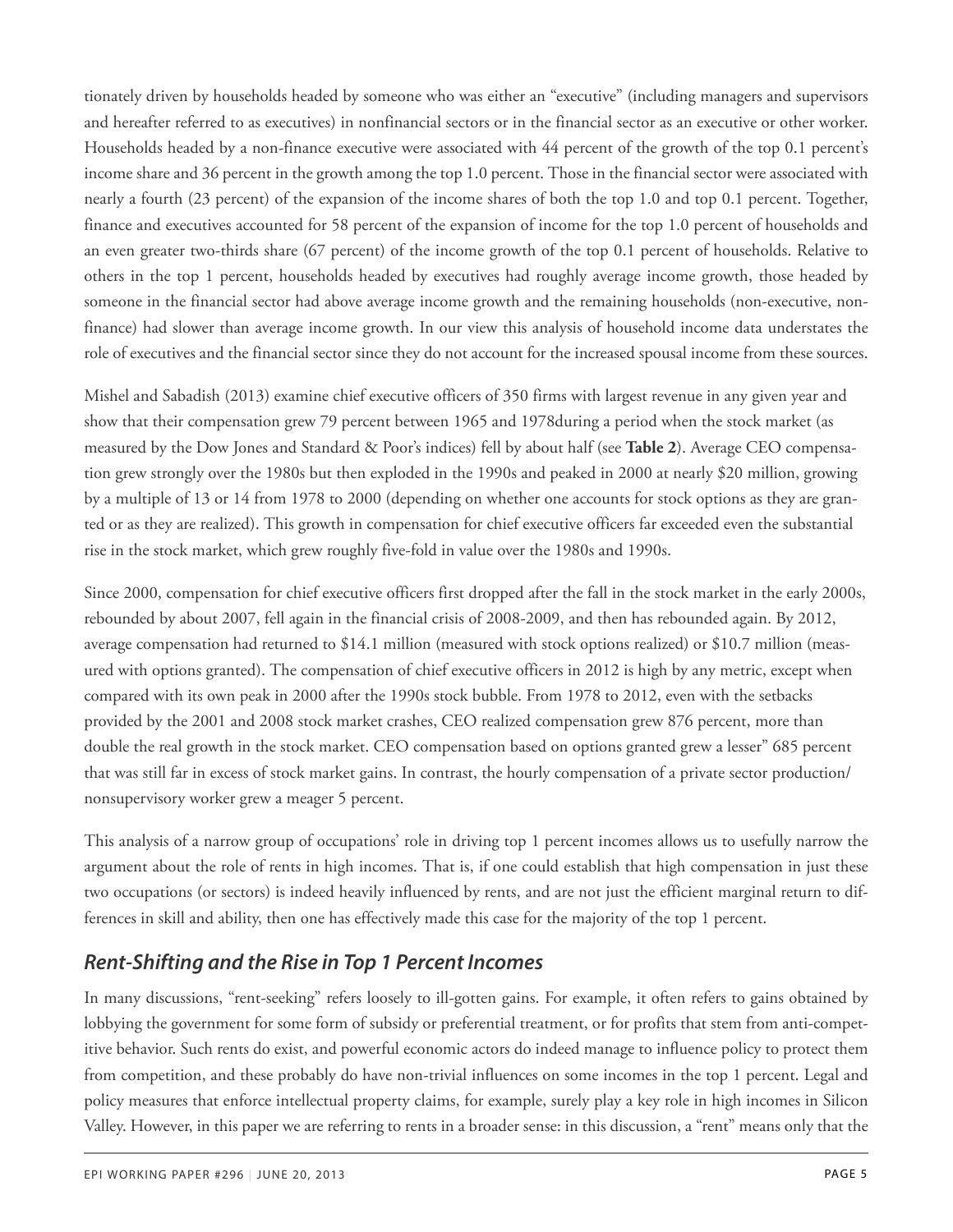#### **TA B L E 2**

**CEO compensation and stock growth, 1965–2012 (2012 dollars)**

|                                                                                                                                                                                                                                                                                                                                                                                                | CEO annual compensation (000s)* |                                                                               |                    | <b>Stock market indices</b> |  |  |  |
|------------------------------------------------------------------------------------------------------------------------------------------------------------------------------------------------------------------------------------------------------------------------------------------------------------------------------------------------------------------------------------------------|---------------------------------|-------------------------------------------------------------------------------|--------------------|-----------------------------|--|--|--|
| Year                                                                                                                                                                                                                                                                                                                                                                                           | Options realized                | Options granted                                                               | <b>S&amp;P 500</b> | Dow Jones                   |  |  |  |
| 1965                                                                                                                                                                                                                                                                                                                                                                                           | 807                             | 765                                                                           | 562                | 5,805                       |  |  |  |
| 1973                                                                                                                                                                                                                                                                                                                                                                                           | 1,054                           | 1,000                                                                         | 496                | 4,268                       |  |  |  |
| 1978                                                                                                                                                                                                                                                                                                                                                                                           | 1,442                           | 1,368                                                                         | 310                | 2,652                       |  |  |  |
| 1989                                                                                                                                                                                                                                                                                                                                                                                           | 2,685                           | 2,547                                                                         | 578                | 4,488                       |  |  |  |
| 1995                                                                                                                                                                                                                                                                                                                                                                                           | 5,684                           | 6,303                                                                         | 810                | 6,731                       |  |  |  |
| 2000                                                                                                                                                                                                                                                                                                                                                                                           | 19,880                          | 20,386                                                                        | 1,903              | 14,298                      |  |  |  |
| 2007                                                                                                                                                                                                                                                                                                                                                                                           | 18,274                          | 12,739                                                                        | 1,636              | 14,593                      |  |  |  |
| 2010                                                                                                                                                                                                                                                                                                                                                                                           | 12,286                          | 11,225                                                                        | 1,200              | 11,235                      |  |  |  |
| 2011                                                                                                                                                                                                                                                                                                                                                                                           | 12,484                          | 11,558                                                                        | 1,294              | 12,206                      |  |  |  |
| 2012                                                                                                                                                                                                                                                                                                                                                                                           | 14,074                          | 10,735                                                                        | 1,379              | 12,965                      |  |  |  |
| Percent change                                                                                                                                                                                                                                                                                                                                                                                 |                                 |                                                                               |                    |                             |  |  |  |
| $1965 - 78$                                                                                                                                                                                                                                                                                                                                                                                    | 79%                             | 79%                                                                           | $-45%$             | $-54%$                      |  |  |  |
| 1978-2000                                                                                                                                                                                                                                                                                                                                                                                      | 1279%                           | 1390%                                                                         | 513%               | 439%                        |  |  |  |
| 2000-12                                                                                                                                                                                                                                                                                                                                                                                        | $-29%$                          | $-47%$                                                                        | $-28%$             | $-9%$                       |  |  |  |
| 1978-2012                                                                                                                                                                                                                                                                                                                                                                                      | 876%                            | 685%                                                                          | 344%               | 389%                        |  |  |  |
| * "Options realized" compensation series includes salary, bonus, restricted stock<br>grants, options exercised, and long-term incentive payouts for CEOs at the top 350<br>firms ranked by sales. "Options granted" compensation series includes salary,<br>bonus, restricted stock grants, options granted, and long-term incentive payouts for<br>CEOs at the top 350 firms ranked by sales. |                                 |                                                                               |                    |                             |  |  |  |
|                                                                                                                                                                                                                                                                                                                                                                                                |                                 | Sources: Mishel and Sabadish (2013) analysis of Compustat ExecuComp database. |                    |                             |  |  |  |

Federal Reserve Economic Data (FRED) from Federal Reserve Bank of St. Louis, Bureau of Labor Statistics Current Employment Statistics program, and Bureau of Economic Analysis National Income and Product Account Tables

income received was in excess of what was needed to induce the person to supply labor and capital to these respective markets. As an illustrative example, it seems likely that many top-level professional athletes would continue to supply essentially the same amount of labor to their sport, even if their salary was reduced by some substantial fraction, because even the reduced salary would be much higher than their next-best options. Thus, we are making a positive argument, not a normative one, that the rise in income for the top 1 percent income was not necessary to entice the people in that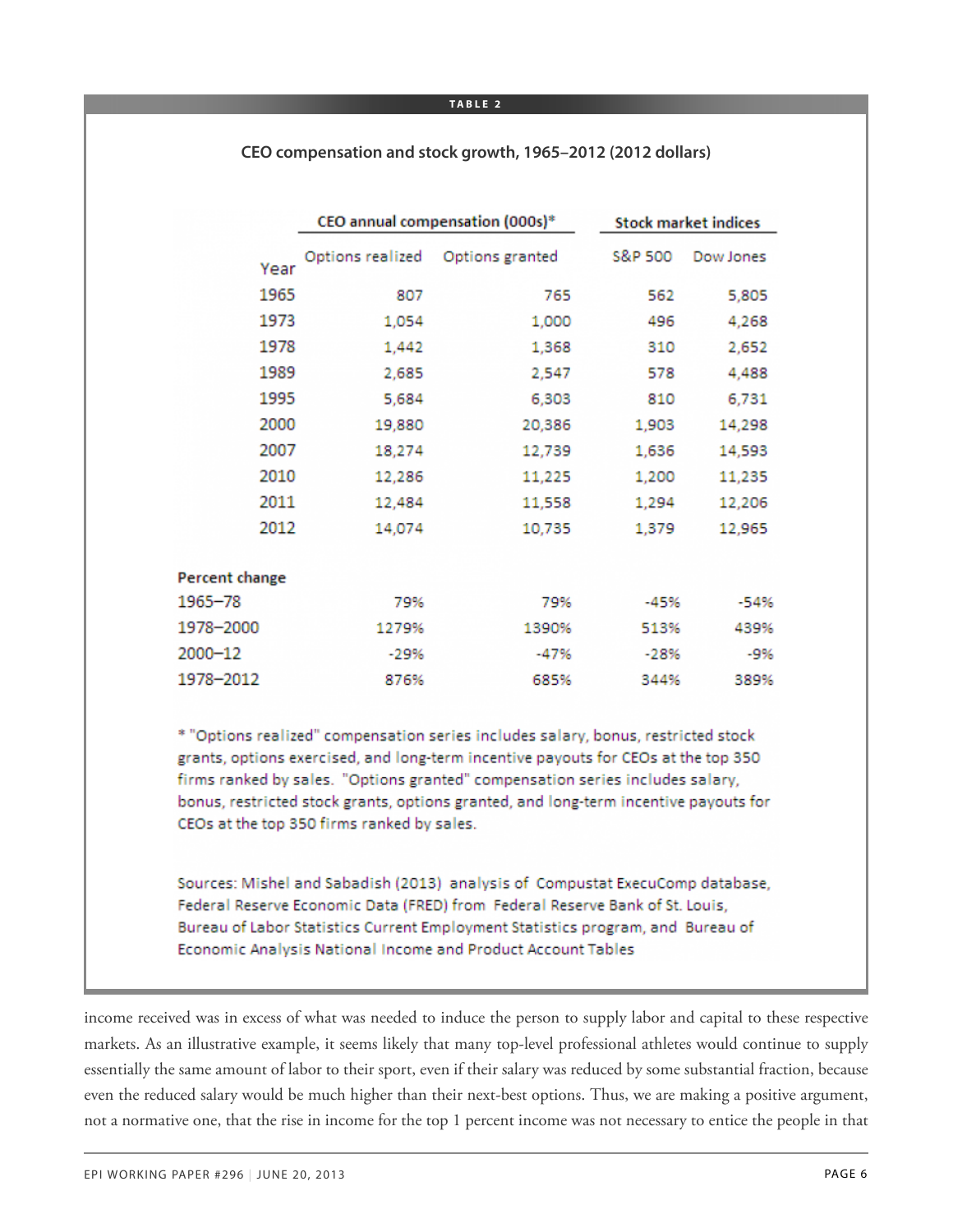group to seek those jobs nor to provide effort in those jobs. One implication of this is that even rents that do no not necessarily interfere with efficient allocation of talent (for example, those described in Gabaix and Landier (2008) and Tervio (2008) can be redistributed (say by progressive marginal taxation) –without introducing economic distortions. And where rents do stem from institutional arrangements that block the efficient allocation of resources (as in many of the models of financial sector rents or CEO "pay-skimming" noted below or models with labor market rents like Tervio (2009)), then dismantling the sources of these rents will self-evidently lead to increased efficiency.

Since rents are rarely observable, direct evidence on their role in driving income dynamics is scarce. However, we will focus in this paper on a wealth of suggestive evidence consistent with rents being important in income determination, and then will point to direct evidence suggesting that the large increases in top 1 percent income shares has clearly not been associated with improved economic performance overall. We take this as further confirmation that well-designed policies can brake or reverse rising top 1 percent shares without harming overall economic growth – and this suggests strongly that these rising top shares are indeed rents.

#### **Executive Pay**

The contribution made by concentration of labor compensation to the growth in the income share of the top 1 percent can largely be explained by a pay-setting institution that had existed for a long time, but took off with particular force in the last couple of decades: exercised stock options and bonuses. Kruse, Blasi and Freeman (2011), for example, note that in 2006 roughly \$65.1 billion in labor compensation was actually the result of exercised stock options, while Jaquette, Knittel and Russo (2003) have estimated that total "spread income" (the exercise of non-qualified stock options) was \$126 billion in 2000, and was even \$78 billion in 2001, following the stock market decline. Stock options and bonuses are particularly relevant to the pay of high-level corporate executives.

Bebchuk and Fried (2004) compile ample evidence in favor of the claim that top executive pay is largely the result of rent-extraction. Perhaps their most persuasive argument is to point out that a well-designed contract for executive pay should offer rewards based on relative performance. For example, an executive for a company in an industry where stock prices are down across the board should be rewarded for performing less poorly than others, while an executive who runs a company in which the stock price is up, but up by less than every other firm in the industry, should not be rewarded. However, real-world compensation arrangements for chief executive officers are typically "camouflaged" to look like they are the result of contractual arrangements that reward relative performance, but generally do not.

One example of this camouflage is the hiring of compensation consultants and the construction of "peer groups" to benchmark top executive salaries. While at first glance benchmarking to insure that shareholders are not overpaying for managers may seem like sound corporate practice, these consultants and peer-group constructions can often be used to justify inflated corporate pay. Bizjack, Lemmon and Nguyen (2011), for example, find evidence that "peer groups are constructed in a manner that biases compensation upward."

Another example of such camouflage is construction of stock options – an instrument that *could* be consistent with aligning manager and shareholder interests – that largely reward the luck of whether the stock market rises or falls, rather than specific performance. Bertrand and Mullainathan (2001), for example, have found that the pay for luck is actually as large as pay for performance, and they interpret this finding as evidence in support of the rent-extraction hypothesis for pay of chief executive officers.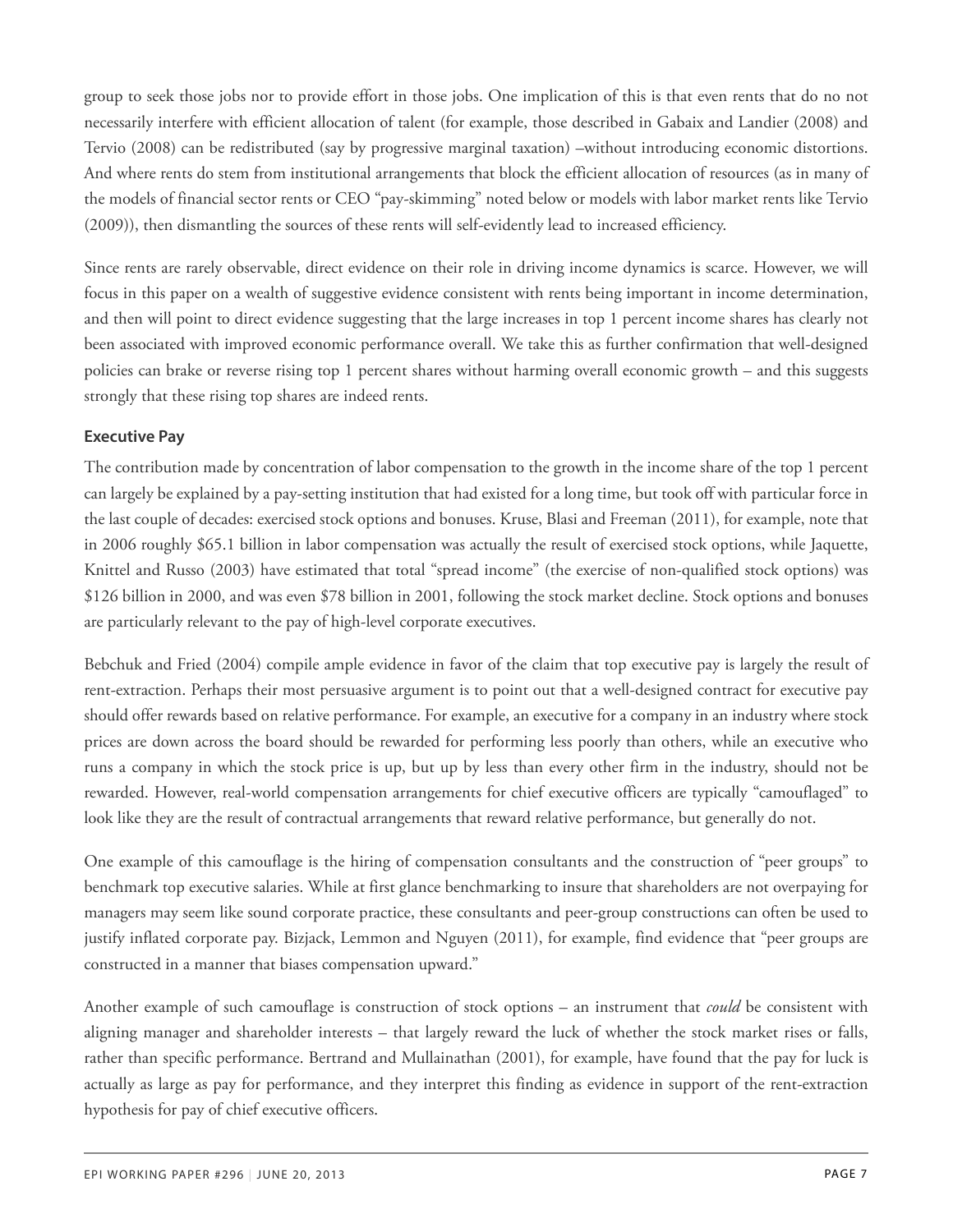As yet another example, Bebchuk and Fried (2010) note that, "standard pay arrangements have commonly failed to restrict the use of financial instruments that can weaken or eliminate entirely the incentive effects of equity-based instruments awarded as part of compensation arrangements." They note that in a study by Schwab and Thomas (2006) of 375 employment contracts governing pay of chief executive officers, not a single one restricted hedging away the risk of the option grants.

A last bit of evidence that flawed corporate governance has allowed U.S. corporate executives to receive inefficiently high pay is the high ratio of the pay of U.S. chief executive officers relative to their international peers. Fernandes et al. (2012) show U.S. compensation for chief executive officers in 2006 to be twice that of other advanced nations at both the median and mean. A survey by Towers Perrin, a consulting firm, shows U.S. CEO compensation was triple that of other advanced nations in 2003, up from 2.1 times foreign CEO compensation in 1988 (Mishel et al. 2004, Table 2.47). Tower Perrin also reports that U.S. CEO compensation was 44 times that of the average worker whereas the non-U.S. ratio was 19.9.

Fernandes et al. (2012) seek to challenge the claim that U.S. CEOs are paid significantly more than their foreign counterparts. As noted above, they find U.S. CEOs to be paid double that of their counterparts. However, even after controlling for firm-level characteristics—size, leverage, stock return, stock volatility and Tobin's Q—they find a U.S. pay premium of 88 percent. It is only when they control for "inside and institutional ownership" that they knock the pay premium down to a still substantial 31 percent. It is not clear to us that U.S. institutional board arrangements are reflective of the skill of chief executive officers and should be included as a control when estimating the pay premium. Once could, in fact argue simply that U.S.-style governance features are associated with excessive pay for chief executive officers both here and abroad.

#### **A Closer Look at Rent-Shifting in the Financial Services Sector**

The case for whether rents are driving much of the increase in top salaries in the financial sector is a debate that is largely inseparable from the broader question of the social value of marginal increases in the activities of the finance sector, and whether or not the large expansion of the sector between the 1970s and 2007 was of benefit or detriment to the larger economy. This question has been interestingly addressed in a symposium in the Spring 2013 issue of this journal. Although we will not reiterate the arguments in detail here, we are convinced by arguments that the wider economy has not benefited from this expansion of finance and that it largely represents overpayment for financial intermediation services that more competitive markets could have delivered more efficiently. Moreover, this expansion of finance actually imposed large negative externalities on the wider economy through the increase in systemic risk that has accompanied the rise in large, complex financial institutions.

Again, the evidence on rent-shifting behavior should be viewed not as conclusive, but as highly suggestive. First, the rise in finance's share of overall economic activity and the steep rise in top incomes in this sector coincide with a range of legislative and regulatory changes that vastly expanded the range of activities in which financial firms could engage. Regulatory prohibitions from earlier eras were explicitly dismantled or made moot (for a good summary of many of these changes, see Sherman 2012). The result of these regulatory changes was a large rise in bank concentration, following a generation of economic history that saw concentration ratios roughly hold steady. There is very little evidence that the large rise in bank concentration reflected economies of scale or scope that were passed onto consumers in lower prices of intermediation (Haldane 2010a).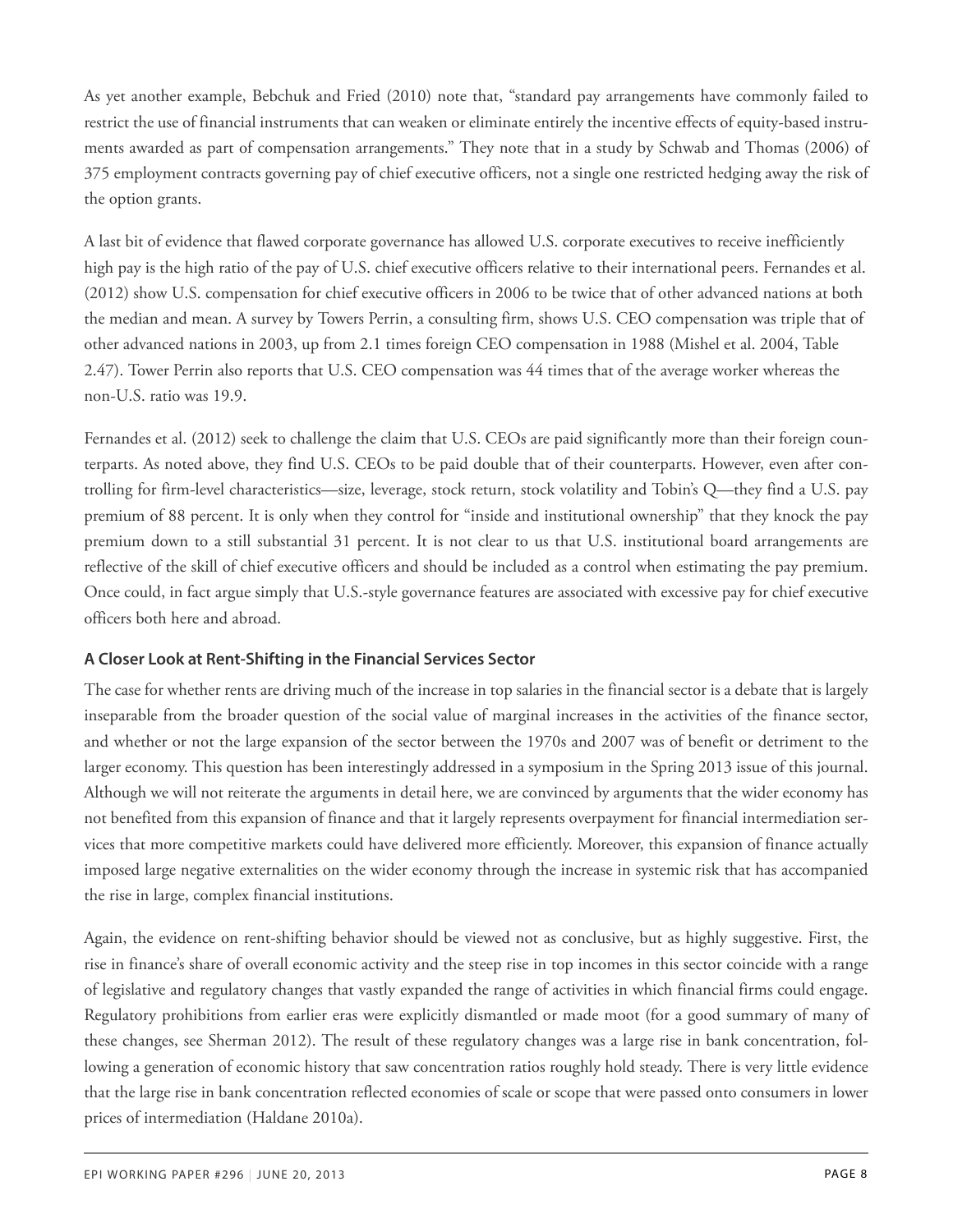Second, it has become clear that in the aftermath of the Great Recession that some potentially substantial share of the income for large financial institutions is based on implicit insurance against bankruptcy (if it can still be called "implicit" after all the financial sector loans and bailouts) that large financial firms receive from the government. These subsidies can be economically significant, both in fiscal costs from clean-ups after crises happen (Laeven and Valencia 2008), as well as reduced financing costs for firms perceived to be too big or too interconnected or too politically influential to fail (Baker and McCarthur 2009). Further, the value of this implicit insurance rises with the risk of the underlying activities, and given that deregulation in this sector allowed a wider range of (often quite risky) activities, the value of this implicit insurance surely got larger as well

Third, some financial firms seem to extract large rents largely by hiding financial risk, rather than managing it. Haldane (2009b) has highlighted many of the means through which financial firms have in recent decades assumed risk in a search for high returns, while also managing to hide this risk from their sources of finance. Bebchuck, Cohen and Spamann (2009) provide a stark example of the large gap between value produced by financial sector institutions and value claimed by their managers in examining the compensation provided to executives at Bear Stearns and Lehman Brothers – two of the most spectacular failures in American finance during the crisis. They show that even after including the losses suffered by top management from the loss of value of their holdings at the time of each banks' respective crash, that managers at these firms were able to obtain staggering payoffs over the entire 2000-2008 period: \$650 million for Bear Stearns' top executive team and \$400 million for Lehmann's team. Biais, Rochet, and Wooley (2010) note that financial managers often have an opportunity, with a combination of asymmetric information and the inability of outside investor to punish moral hazard fully (because of limited liability), to shift rents to themselves by failing to assess the true underlying risks of new financial innovations when they manage principals' money.

The overall pay of financial sector workers relative to others in the economy has risen substantially. Our own calculations, using National Income and Product Accounts Data, show the unadjusted ratio of financial sector pay (annual compensation per full-time employee) since 1948. Between 1952 and 1982 this ratio never exceeded 1.1. By 2007, after decades of steady growth, it had reached 1.83. The rise in financial sector pay persists in the data even when standard wage-equation controls for experience and education are introduced. Philippon and Reshef (2009) also chart a rapid rise in the pay of financial sector workers, and they construct a time-series to chart the tight correlation between aboveaverage pay in finance and the historical ebb and flow of financial regulation and de-regulation (see also their paper in the Spring 2013 issue of this journal). They note that a significant pay-premium to working in finance persists even in regressions with multiple controls, and conclude that roughly 30-50 percent of pay premium in finance seems due to rents.

In short, the financial sector illustrates that in one of the most important sectors to drive top 1 percent incomes in recent years, there was an extraordinary divergence between what top managers took home and even what shareholders (surely a privileged group compared to the wider U.S. economy) gained. This type of divergence seems like powerful evidence to us that a substantial part of the extraordinary rise of top 1 percent incomes is not a result of well-functioning markets allocating pay according to value generated, but instead resulted from shifting institutional arrangements leading to shifting of rents to those at the very top.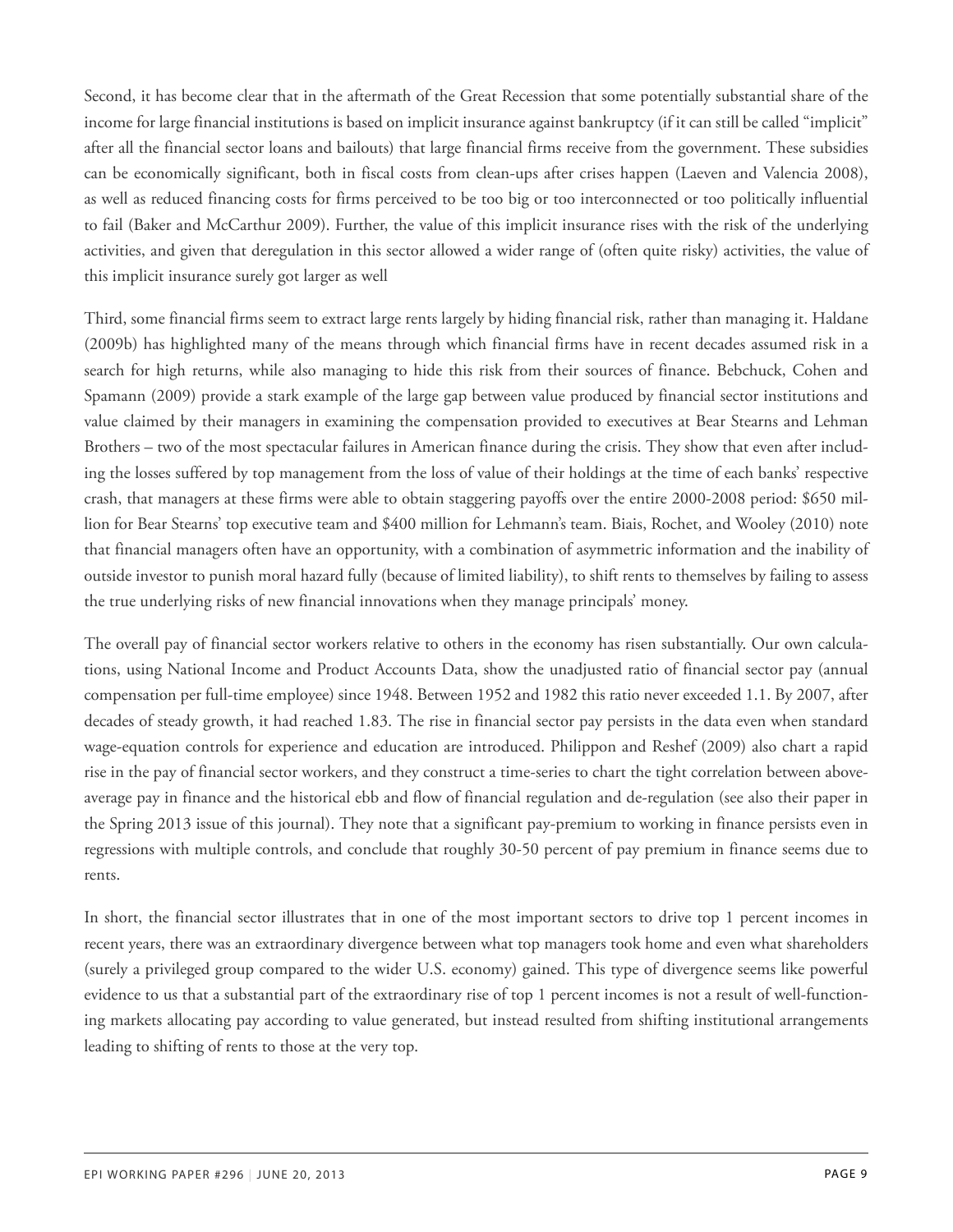#### **Objection: But It's Other Professions, Too**

One response sometimes heard to our analysis of rent-shifting behavior by executives and financial professionals is that their pay has largely risen in proportion to the pay of others in the top 1 percent. Thus, the argument goes, it is implausible to argue that rent-shifting was happening to the same extent across different professions, and a supplyand-demand explanation about higher rewards to those with very rare skills is a more plausible answer. While we cannot discuss every occupation that has contributed to top 1 percent pay, we will note that rents seem extraordinarily important to many of the other occupations, and especially those represented outside of executives and finance professionals in the very top – say the top 0.1 or 0.01 percent).

Lawyers, for example, are often hired *explicitly* to redistribute returns to productive activity. In one research paper, Murphy, Shleifer and Vishny (1991) explicitly use pre-law college majors as a proxy for the presence of rent-seeking behavior. As another example, the health care sector is one of the few that has actually outpaced finance in terms of claiming an ever-larger share of overall economic activity, yet much analysis finds not only that a large fraction of provided (and billed-for) care does not measurably improve health outcomes, but that prices in the American system are vastly higher than in the health systems of our advanced country peers (Anderson et al. (2003); Cutler and Sheiner (1999)). Further, the growth of spending on pharmaceuticals and medical devices constitute a significant share of overall health spending over the last generation, and these are sectors within health care given explicit government protection in the form of patents (Davis et al. (2007)).

More broadly, the existence and growth of rent-seeking sectors can pull up wages and incomes in other sectors. For example, Laugesen and Glied (2011) have demonstrated that physician salaries (orthopedists, in their study) are significantly higher in the United States than compared to even those in our high-income industrial peers. The authors then make an astute point: "One explanation for the higher incomes of U.S. physicians may lie in the broader U.S. income structure. The share of income received by people in the top 1 percent of the U.S. income distribution far exceeds the corresponding share in the comparison countries." Empirical support for their point can be found in the work of Kedrosky and Stangler (2011) and Goldin and Katz (2008), both of which chart a large increase in the share of graduates from elite universities choosing to enter finance rather than other fields like medicine or hard sciences.

In short, just to keep a constant quality workforce in the face of rent-driven increases in pay for chief executive officers and financial professionals, even competitive labor markets in other occupations near the top of the income distribution would have to see pay rise. In addition, it appears to us that the enormous pay increases received by chief executive officers of large firms has spillover effects, in the sense that the pay of other executives and managers rises in tandem with the pay of chief executive officers, but we do not know of any systematic studies that have established the scale of this impact.

One prominent example of the "it's other professions, too" argument comes from Kaplan (2012b), who argues that the pay of chief executive officers has risen in line with that of other highly-paid workers and that this is evidence against managerial power and rent-seeking driving the pay trends for chief executive officers. As noted a moment ago, even if the pay of chief executive officers was rising in line with other in the top 1 percent, we are not sure that this actually would be evidence against the managerial power theory of high pay for chief executive officers. But in addition, our reading of Kaplan's own data and more precise data yields an opposite conclusion. **Table 3** presents the ratio of the average compensation of chief executive officers of large firms, the series developed by Kaplan, to two benchmarks.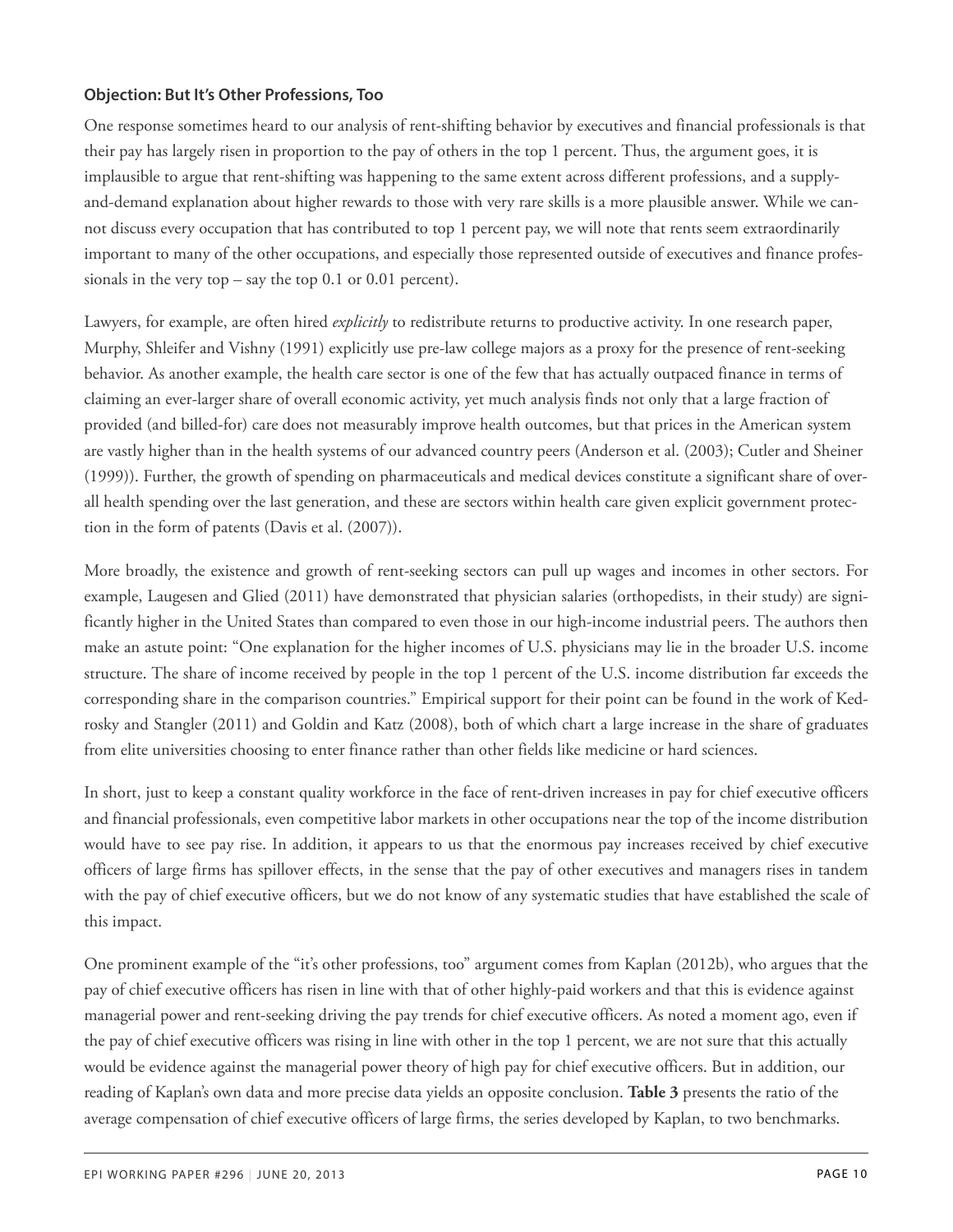#### **TA B L E 3**

#### **Growth of relative CEO and college wages, 1979-2010**

|           | Ratio                |      |                                      | Log Ratio            |              |              |  |
|-----------|----------------------|------|--------------------------------------|----------------------|--------------|--------------|--|
|           | CEO compensation to: |      | College to:                          | CEO compensation to: |              | College to:  |  |
|           | top 0.1%             |      | top 0.1% High School                 | top 0.1%             | top 0.1%     | high school  |  |
|           |                      |      | households vage earner. Hourly wages | households           | wage earners | hourly wages |  |
| Ratio     |                      |      |                                      |                      |              |              |  |
| 1979      | 1.18                 | 3.16 | 1.40                                 | 0.164                | 1.151        | 0.338        |  |
| 1989      | 1.14                 | 2.55 | 1.57                                 | 0.128                | 0.936        | 0.454        |  |
| 1993      | 1.56                 | 2.95 | 1.63                                 | 0.443                | 1.083        | 0.488        |  |
| 2000      | 2.90                 | 7.53 | 1.75                                 | 1.063                | 2.019        | 0.557        |  |
| 2007      | 1.49                 | 4.23 | 1.76                                 | 0.396                | 1.442        | 0.568        |  |
| 2010      | 2.06                 | 4.70 | 1.77                                 | 0.725                | 1.548        | 0.574        |  |
| Change    |                      |      |                                      |                      |              |              |  |
| 1979-2007 | 0.31                 | 1.07 | 0.36                                 | 0.23                 | 0.29         | 0.23         |  |
| 1979-2010 | 0.89                 | 1.54 | 0.37                                 | 0.56                 | 0.40         | 0.24         |  |
| 1989-2010 | 0.93                 | 2.15 | 0.20                                 | 0.60                 | 0.61         | 0.12         |  |

Source: CEO compensation from Kaplan (2012), top 0.1% wages from Mishel et al (2012, Table 4.8), wages by education from Mishel et al (2012, Table 4.14), top 0.1 incomes from Piketty and Saez (2003, updated)

The first is the one Kaplan uses, the average *household income* of those in the top 0.1 percent developed by Piketty and Saez (2003, updated). The second is the average annual earnings of the top 0.1 of *wage earners* based on a series developed by Kopczuk et al. (2010) and updated in Mishel et al. (2012). Each ratio is presented as a simple ratio and logged (to convert to a 'premium'). The wage benchmark seems the most appropriate one since it avoids issues of household demographics—changes in two-earner couples, for instance—and limits the income to labor income and excludes capital income. Both of these ratios clearly understate the relative wage of CEOs since executive pay is a nontrivial share of the denominator, a bias that has probably grown over time simply because CEO relative pay has grown. **[2](#page-15-1)** For comparison purposes Table 3 also shows the changes in the gross (not regression-adjusted) college-high school wage premium.

<span id="page-10-0"></span>Between 1989 and 2010 CEO compensation grew from 1.14 to 2.06 times that of the incomes of the top 0.1 percent households, the metric Kaplan employs to measure CEO pay relative to that of other highly paid people. CEO pay relative to top 0.1 percent wage earners grew even more, from 2.55 to 4.70 in that same time frame, a rise (2.15) equal to the pay of more than two very high earners. The log ratio of CEO relative pay grew roughly 60 log points from 1989 to 2010 using either top household income or wage earners as the comparison.

Is this a large increase? Kaplan (2012b, page 14) does not find this increase in relative pay (CEO pay relative to top household incomes) to be large, simply noting that the ratio 'remains above its historical average and the level in the mid-1980s'. To put this in context **Exhibit 2** presents the ratios displayed in Table 3 back to 1947. In fact, Kaplan's ratio of CEO pay to top household incomes in 2010 (2.06) was nearly double the historical average 1.11, a gain roughly equivalent to the total income of a top 0.1 percent household. CEO pay relative to top wage earners in 2010 was 4.70,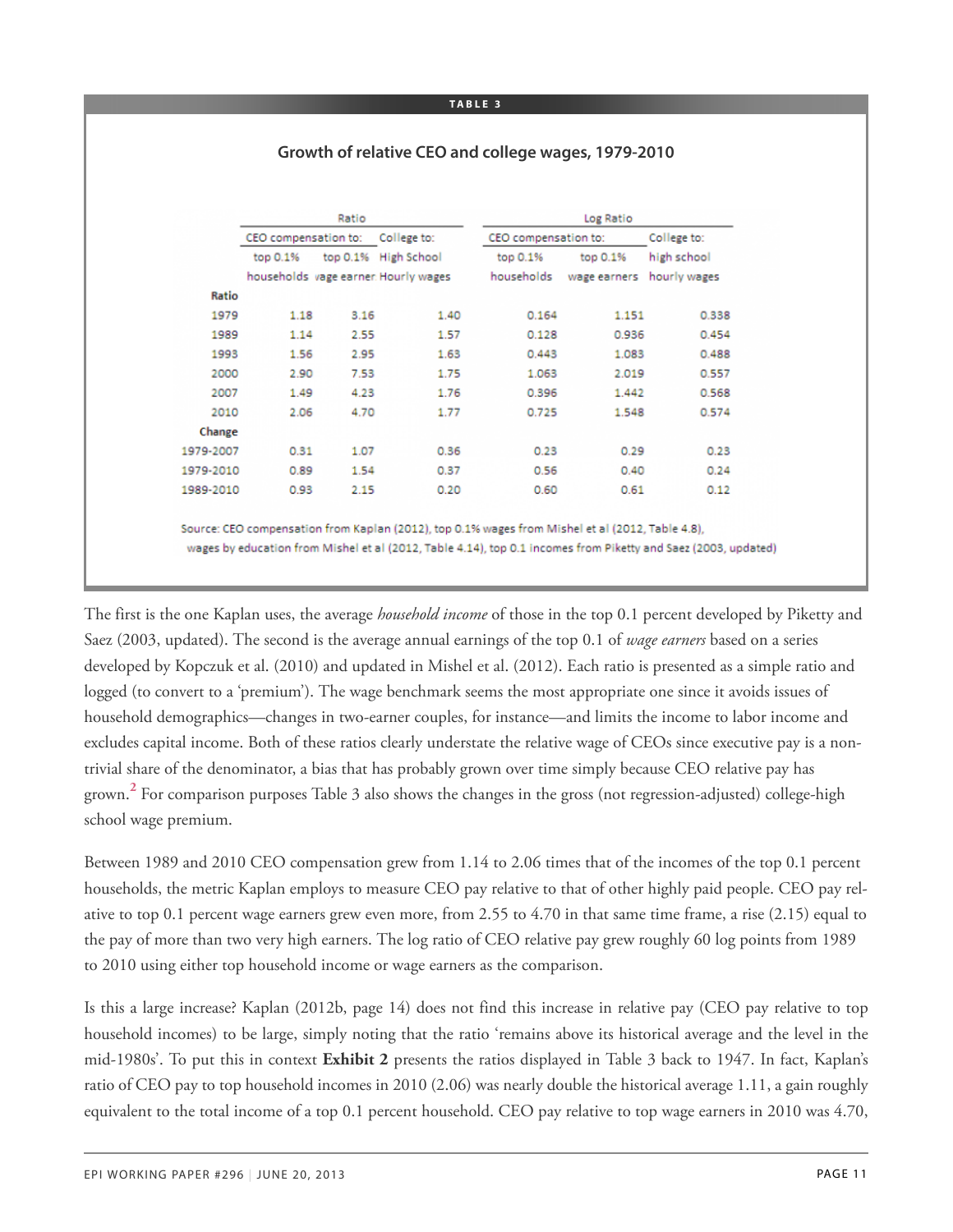

1.62 higher than the historical average (a gain of 1.6 high wage earners). As the data in Table 3 show the increase in the logged CEO pay premium since 1979, and particularly since 1989, was far in excess of the rise in the college-high school wage premium which is widely and appropriately considered to have substantially grown. Presumably, CEO relative pay has grown further since 2010: as Table 2 showed CEO compensation (options) realized pay rose 15 percent while estimated pay (options granted) fell 4 percent between 2010 and 2012. It is noteworthy that Kaplan (2012b) argues that realized pay is the preferred measure of performance. **[3](#page-16-0)** IF CEO pay growing faster than that of other high earners is a test of the presence of rents then we would conclude that executives receive substantial rents.

<span id="page-11-0"></span>Kaplan (2012a, 2012b) also suggests that pay of chief executive officers grew on par with firm size in the last few decades and this is evidence of market-determined pay. However, Frydman and Saks (2010, footnote 25) comment that "the strong correlation in more recent decades may be due to an upward trend in both variables instead of a causal effect of firm size on pay." They also note "the strong correlation between compensation and aggregate firm size was limited to the 1980s and 1990s. For all other decades in our sample, average market value accounts for less than 1 percent of the variation in executive pay." As Gordon and Dew-Becker (2007) point out, the available evidence does not support a unitary elasticity between firm size and pay of chief executive officers, either historically back to 1936 (Frydman and Saks 2010) or in annual cross-sections from 1990-2004. Fernandes et al. (2012) report an elasticity of 0.4 from pay of chief executive officers to firm size, which they report is in line with prior studies.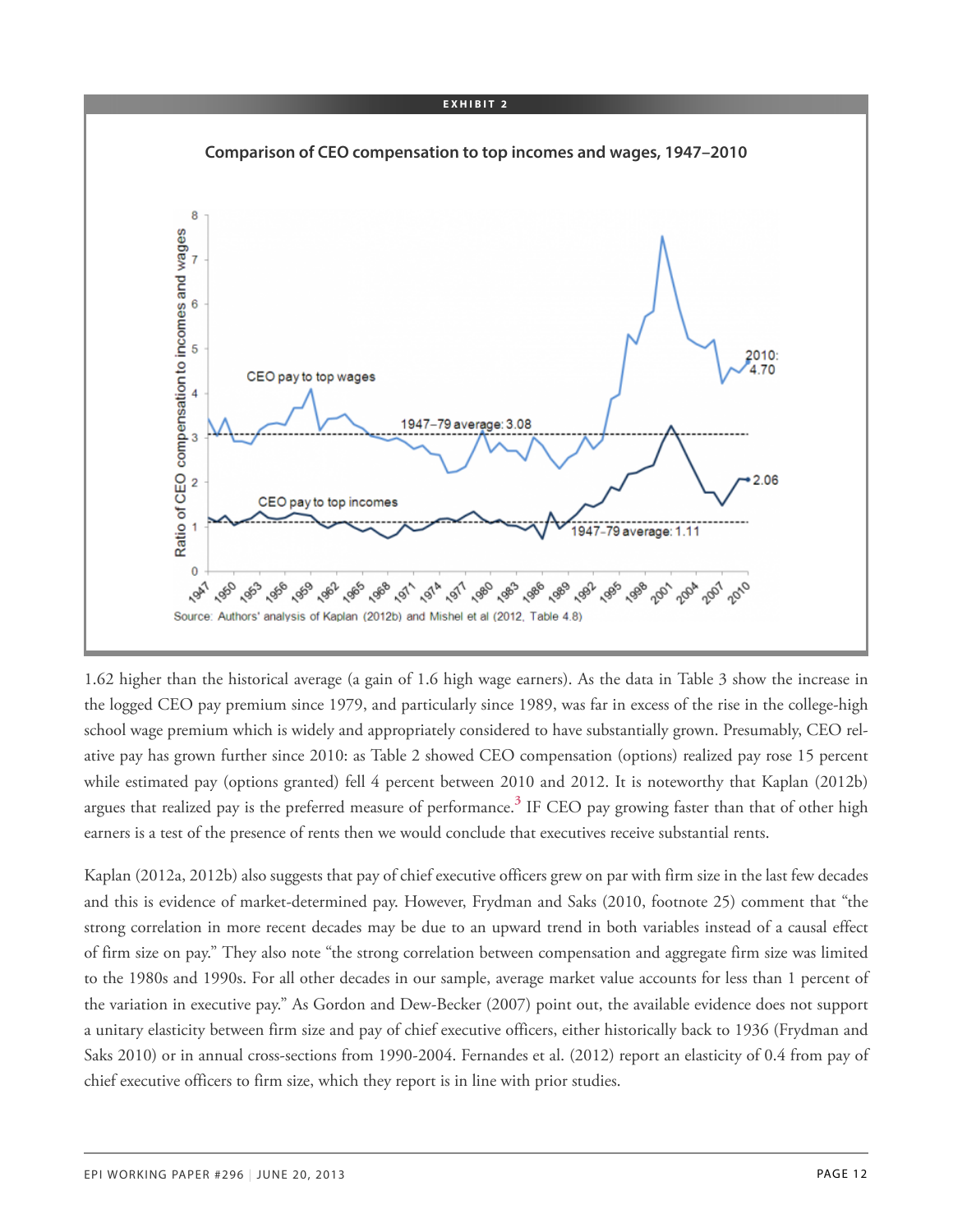#### **The Rising Incentive for Rent-Shifting**

So far, we have argued that the evidence supports the case that rents are an important component of top 1 percent incomes. We have also argued that in some cases (particularly in the financial sector), evidence suggests that there have been increased opportunities for shifting rents to boost incomes and wages in recent decades. We admit that the case for a rise in rent-shifting as the primary driver of rising inequality is not yet ironclad, although it is certainly consistent with lots of evidence.

However, the case that *incentives* for rent-shifting have changed is completely unambiguous. From the late 1960s into the mid-1980s, in particular, top federal marginal income tax rates fell substantially. For example, the top marginal income tax rate was above 70 percent in 1970, but had fallen to 28 percent in 1986. Those extremely high marginal income tax rates in previous decades mainly applied to the upper slice of the top 1 percent of the income distribution—but as we have argued, the rise in incomes for that group is a major factor in increasing the share of income going to the top 1 percent.

The incentive effect of lower marginal tax rates could well impact top incomes if they are significantly composed of rents. For example, in the model of Bebchuk and Fried (2004), well-placed individuals who have some ability to shift rents will balance the costs and benefits of exerting more influence to boost their own incomes, where one of the costs is whether they encounter an "outrage constraint." Lower marginal tax rates at top income levels will provide a greater incentive for well-placed individuals at that income level to spend more energy on rent-shifting.

Piketty, Saez and Stantcheva (2012) have shown that the link between falling marginal rates and higher pre-tax top 1 percent shares is significant both in time-series data for the U.S. as well as across countries. In their paper in this symposium, Alvarado, Atkinson, Piketty, and Saez discuss these issues.

#### **Policy and Institutional Changes Beyond the Top 1 Percent**

We have been arguing so far mostly within a framework amendable to microeconomists—at least microeconomists of the broad-minded and institutionalist variety—positing that developments within specific sectors and occupational labor markets have boosted the ability of well-placed groups to redistribute rents their way. However, the levers of rentshifting can include both changes that shift bargaining power to those at the top of income distribution generally, or to subvert the bargaining power of those at the bottom and middle.

<span id="page-12-0"></span>Mishel et al. (2012) documents the ways in which a range of policy developments over the last generation have disproportionately damaged the wage prospects of low and moderate-wage workers, including the declining real value of the minimum wage and the failure to update labor law to provide a level playing field in the face of growing employer hostility to union organizing efforts. Indeed, many of these policy changes were intentional and pursued with *much* greater vigor in the last generation than the previous one (Hacker and Pierson 2010). There is considerable evidence that these kinds of institutional changes can shift rents. **[4](#page-16-1)** Too often the assumption is that policy variables like the real value of the minimum wage cannot be relevant to top 1 percent incomes as it is, by definition, non-binding on high wages. Yet one person's income is another person's cost. If a declining value of the minimum wage, or increased effectiveness in blocking union organizing, keeps wages in check at, say, Wal-Mart, then it is hardly a shock that this could well lead to higher pay for corporate managers and higher returns to Wal-Mart shareholders. (see Draca, Machin and Van Reenen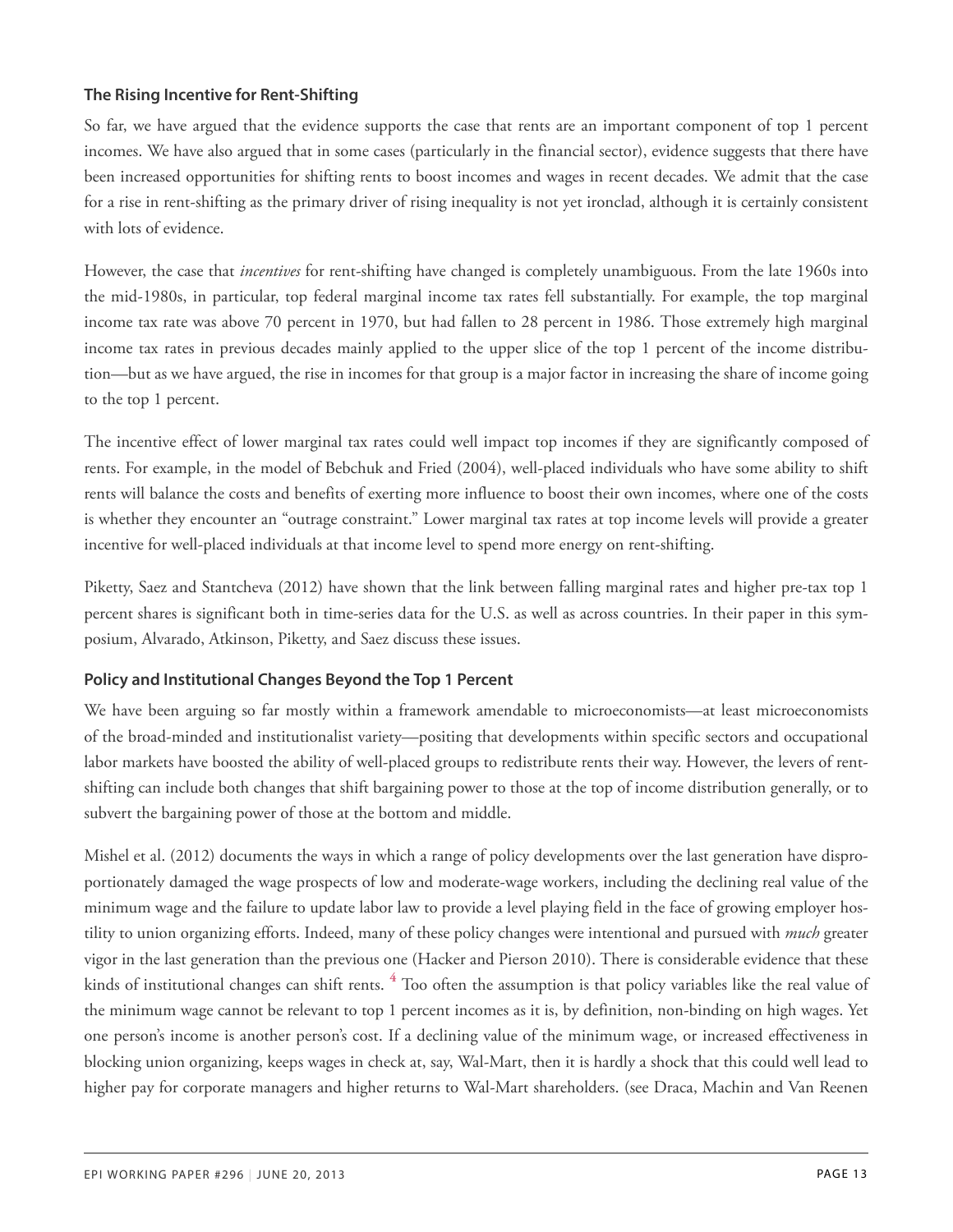(2012) for evidence in the UK that higher minimum wages reduce firm profitability – but with no significant impact on employment).

Further, the role of globalization—a mixture of exogenous and policy-induced changes—also likely looms large. Textbook Stolper-Samuelson models explicitly show (at least in the older textbooks!) that trade openness can increase capital incomes and reduce labor compensation in rich countries like the United States Rodrik (1999) and Jayadev (2007) have similarly noted that capital account openness, which is largely a policy choice, could well tilt bargaining power away from workers and towards capital-owners, resulting in higher capital shares not just in developed countries (the standard Stolper-Samuelson result) but in developing countries as well -a non-standard result that has shown up strongly in the data.

# *Will Putting A Brake On Top 1 Percent Growth Harm Overall Growth Rates?*

If the rise in top 1 percent incomes has accrued largely from shifting rents, then multiple possibilities exist for redistributing these rents without slowing overall economic growth or distorting economic efficiency. Successful redistributions would then translate directly into increased living standards for low- and moderate-income households. Besides the evidence assembled above indicating that the growth of these incomes are largely rents, a number of recent studies have looked directly at the issue of shifting top shares on overall economic growth. For the US economy, the broad historical pattern is a strong association between stable top income shares and faster overall growth in early post-World War II economic history followed by rising top income shares and notably slower growth in the three decades before the Great Recession. This broad association between greater inequality and less growth is clearly not reversed in systematic attempts to establish a link between rising top shares and aggregate economic performance, nor by looking at international or state-level data.

For example, Piketty, Saez and Stantcheva (2012) examine the relationship between top marginal tax rates, top income shares, and aggregate economic performance, both in U.S time-series as well as using an international panel of 18 OECD countries. They find strong evidence that falling top marginal tax rates are associated with higher pre-tax top income shares. However, they do not find a strong association either between falling top marginal rates and rising economic growth or (for the U.S. data) rising top income shares and faster economic growth. They also find significant evidence that falling top marginal tax rates are associated with slower income growth for the bottom 99 percent of households. They take this constellation of evidence as supporting a "bargaining model where gains at the top have come at the expense of the bottom."

Andrews, Jencks and Leigh (2011) find slightly mixed evidence on the larger issue of top shares and subsequent growth, with increases in the share of income accruing to the top 10 percent positively (and generally statistically significant across regression specifications) related to subsequent overall growth in their preferred regression models. They note the modest economic impact implied by their results: "But at the very least, the 95 percent confidence intervals for our preferred estimates appear to rule out the claim that a rise in top income shares causes a large short-term increase or decrease in economic growth. The claim that inequality at the top of the distribution either benefits or harms everyone therefore depends on long-term effects that we cannot estimate very precisely even with these data." Most importantly for the question at hand, these results are driven by what is happening between the 90<sup>th</sup> and 99<sup>th</sup> percentiles. They note: "The top 1 percent's share is never both positively and significantly related to the growth rate."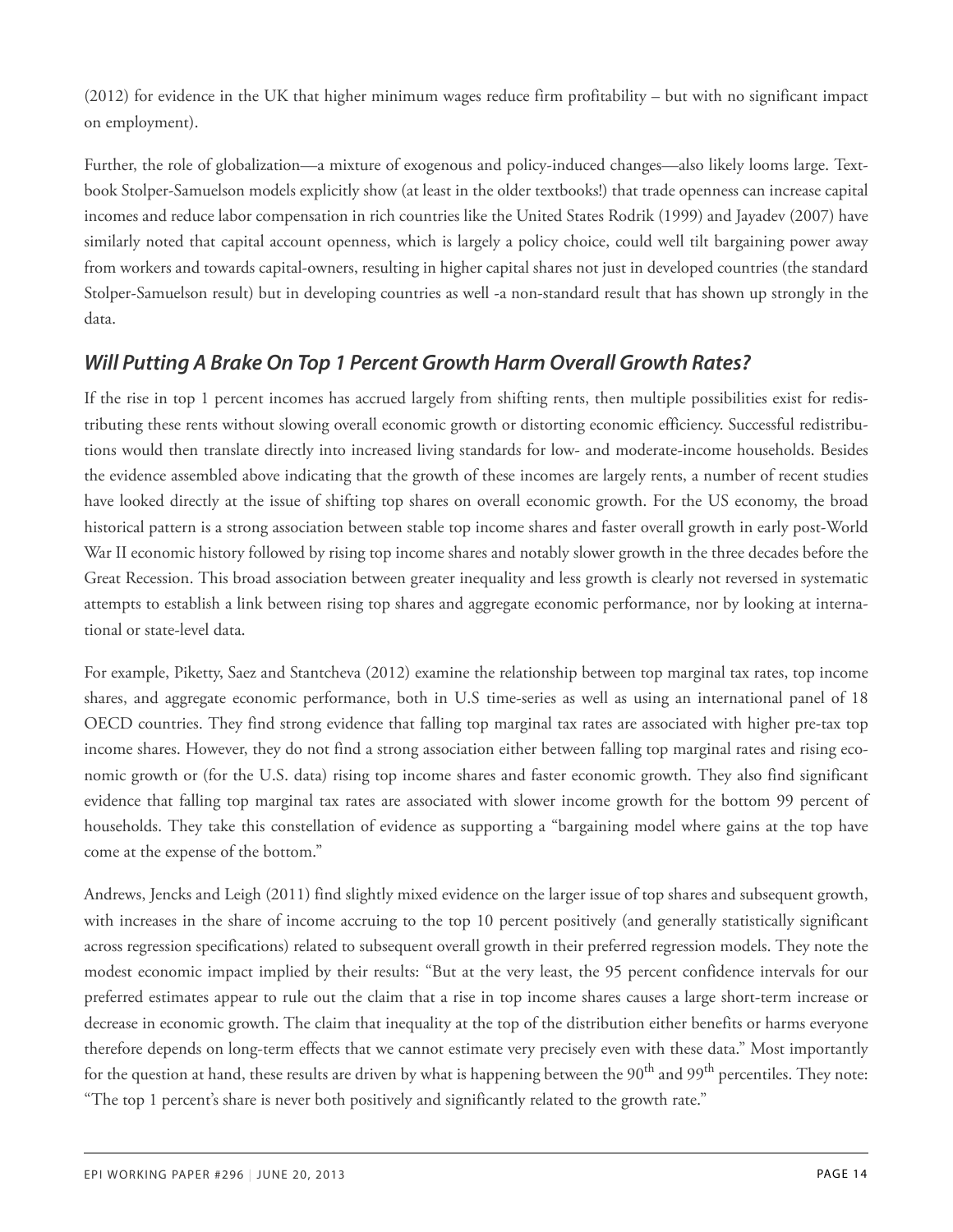Thompson and Leight (2012) have recently used a different sort of panel to examine the relationship between top income shares and growth – looking at the top 1 percent within individual U.S. states. Their analysis finds that rising top 1 percent income shares are associated with *falling* subsequent growth in incomes and earnings for households in the middle of the distribution, while having no significant effect on growth at the bottom of the distribution. Further, their finding on the statistical significance of the depressing effects of rising top shares on middle-incomes is fairly robust and survives the inclusion of a range of covariates (though its economic impact is relatively modest).

Some advocates for reversing the rise of the income share of the top 1 percent occasionally make strong claims that the rise at the top has harmed overall economic growth. Our claim here is more modest: the empirical evidence that has directly examined the effect of rising top 1 percent shares on overall economic growth certainly does not suggest that they are strongly and robustly associated. But as long as the shift to the top 1 percent is not associated with *improved* growth, then the rest of the income distribution is harmed.

# *What to Do? Attack Rents Directly and Raise Taxes*

We think the suggestive evidence that the rise in top 1 percent shares stems from the creation and/or redistribution of rents, as well as the direct evidence that changing shares in the U.S. economy do not seem to significantly affect aggregate outcomes, means that there is ample room for policymakers to act to stabilize or reverse top 1 percent shares. Taking much more ambitious steps (so long as they are intelligently directed) to halt or reverse the concentration of income at the very top will not kill any golden goose of economic growth. Instead, it will just lead to more income for those at the bottom and middle of the income distribution.

As we see it, there are two broad categories to describe what can be done about the rise of the top 1 percent: try to attack the source of their ability to shift rents directly and try to reduce the incentives for rent-shifting.

Attacking the source of the top 1 percent's ability to claim rents means acting on a long laundry list of policy changes. Baker (2011) provides a compelling argument behind many of these needed changes: Corporate governance reform that gives not just shareholders but other stakeholders as well real influence over executive pay decisions (for example, DiNardo et al. (1997) find that unionized firms more successfully restrict managerial pay); reform to ensure that financial firms are less likely to seek profits by hiding risks or exploiting information asymmetries; reconstituting labor standards that boost bargaining power at the low and middle-end of the wage-scale (higher minimum wages and labor law reform that allows willing workers to bargain collectively if they choose); the dedicated pursuit of genuinely full employment; and reform of intellectual property law that greatly reduces the legal monopoly granted to sectors like pharmaceuticals, software, medical devices, and entertainment.

Attacking the sources of rent-shifting at the top may also provide addition benefits. If corporate governance reforms better align the incentives of managers and important stakeholders, this could be efficiency enhancing. If reform of intellectual property laws reduces the price of pharmaceuticals and medical devices, money will be saved by ultimate consumers of health care.

Reducing the *incentives* for the top 1 percent to shift rents can be achieved with a much shorter list: significantly raising the marginal tax rates on high incomes, including a reduction in the current gap in taxation of labor earnings (which we should note includes the return to *human* capital) versus income derived from ownership of financial capital. Raising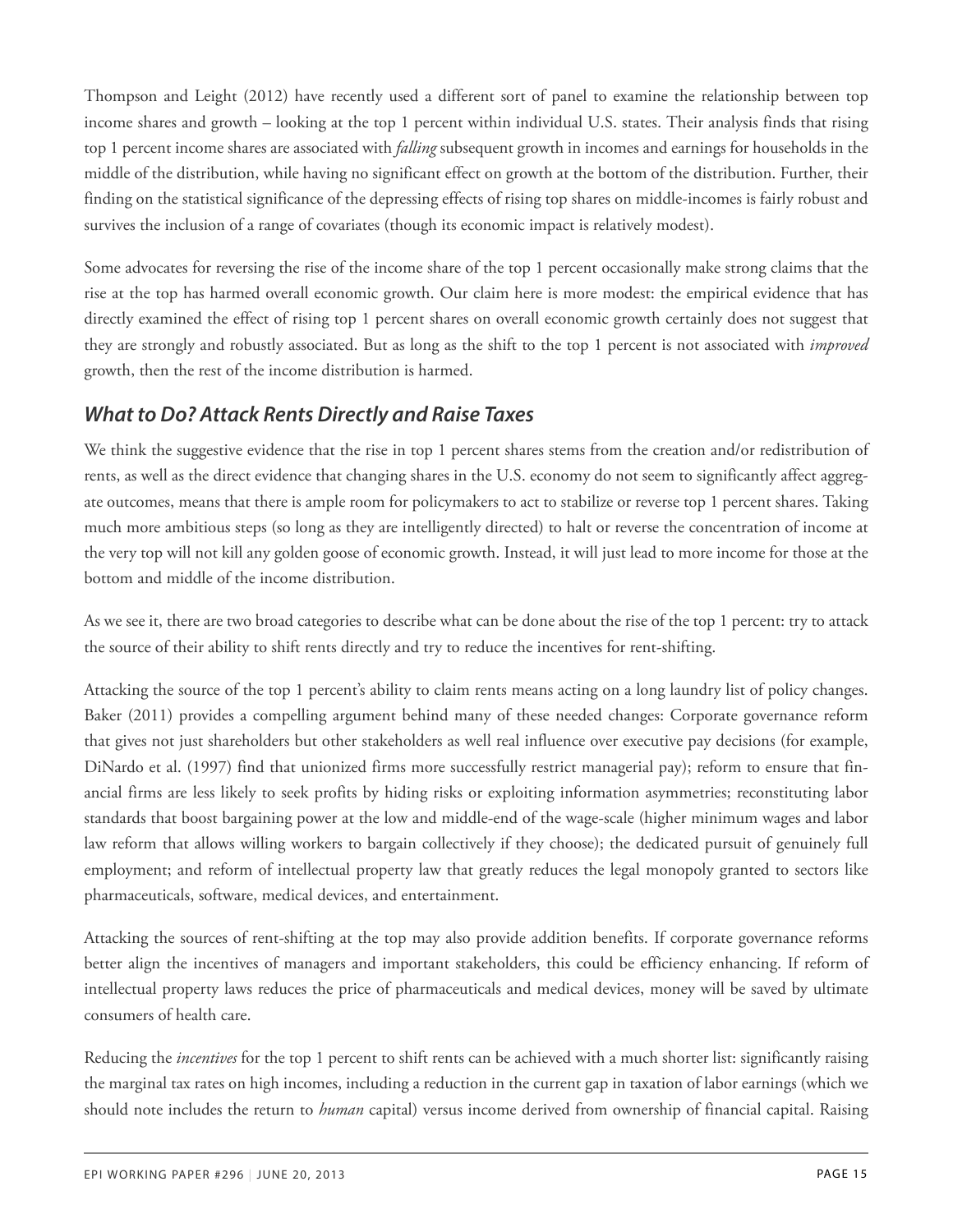these marginal rates would also address other problems in American political economy – closing long-run fiscal gaps and providing revenue needed (during times of full-employment) to undertake productive public investment and maintain social insurance programs. Importantly, a rise in top tax rates – so long as they keep after-tax income rising with pre-tax income – would redistribute rents without harming economic efficiency even in cases where rents co-exist with an efficient allocative equilibrium.

More specifically, the tax benefit received by corporations that allow them to deduct even executive compensation in excess of \$1 million annually so long as it is "performance-based" has given a quasi-official blessing of executive pay practices like stock options and bonuses. But as noted before, such practices are not guarantees that executive pay and performance are tightly linked, and non-cash compensation often serves to disguise the true extent of corporate executive pay. In short, this tax preference clearly does not appear to spur better corporate governance, so should be repealed. **[5](#page-16-2)**

<span id="page-15-2"></span>Finally, we should boost those economic institutions and policy levers that can shift bargaining power to low- and middle-income workers. These include a higher minimum wage that is indexed to keep from losing ground as an effective labor standard, labor law reform that allows willing workers to bargain collectively, the prioritizing of genuinely full employment over very low rates of inflation, and a deepening of social insurance programs that have been some of the only genuinely good news for the bottom 99 percent in recent decades.

In short, there is much to recommend these broad courses of action, and there's no reason for those concerned about the rise of income concentration at the very top to choose only one route. The economic stakes are large: in the last generation, low- and moderate-income households have not from seeing growth in their living standards that comes close matching *overall* income growth rates. In previous work (Mishel at al. (2012)), we have shown that growth in middlefifth comprehensive incomes in 2007 would have been more than twice as rapid if they had matched overall average rates (19.2 percent actual versus 51.5 percent overall growth). Further, nearly 60 percent of the cumulative gap between growth of the middle-quintile and overall average growth (which we have labeled an implicit "inequality tax" on these middle-quintile incomes) between 1979 and 2007 can be accounted for *solely* by growth of the top 1 percent. In short, the stakes are large in debates about why top 1 percent incomes have grown so fast and what can be done about it.

—Thanks to David Autor, Dean Baker, Jacob Hacker, Chang-Tai Hsieh, and Ulrike Malmendier for comments on a previous draft, and to Timothy Taylor for very useful suggestions on both substance and organization. The research on CEO compensa*tion was made possible by financial support from the Stephen Silberstein Foundation.*

## *Endnotes*

- <span id="page-15-0"></span>**[1.](#page-3-0)** The 1.6 percentage point increase in business income between 1979 and 2007 is likely dominated by the growth of dividend payments to owners of S corporations, making this category of income a bit more "capital-like" than is often appreciated. Just between 1991 and 2007, dividends to S corporation owners rose by more than 2 percent of total U.S. gross domestic product.
- <span id="page-15-1"></span>**[2.](#page-10-0)** In 2007, according to the Capital IQ database (tabulations kindly provided by Temple University professor Steve Balsam), there were 38,824 executives in publicly-held firms. There were 9,692 in the top 0.1 of wage earners, a group whose average W-2 earnings were \$4,400,028. Using Mishel et al (2012) estimates of top 0.1 wages the executive wages comprised 13.3 of total top 0.1 percent wages. One can gauge the bias of including executives in the denominator by noting: the ratio of executive wages to all top 0.1 percent wages in 2007 was 2.14 but the ratio of executive wages to non-executive wages was 2.32. Unfortunately, we do not have data that permit an assessment of the bias in 1979 or 1989. We also do not have information on the number and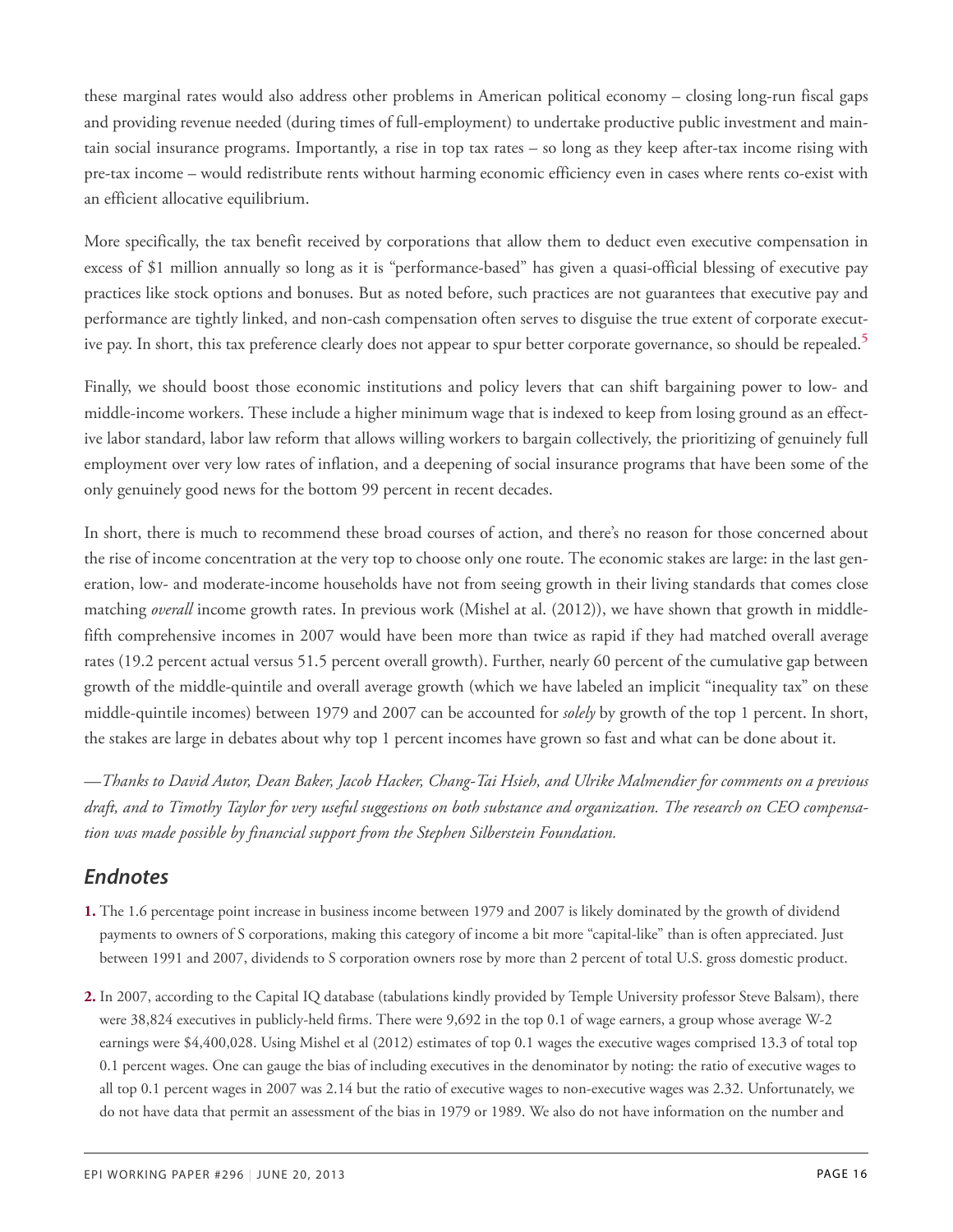wages of executives in privately-held firms: their inclusion would clearly indicate an even larger bias. The IRS reports there were nearly 15,000 corporate tax returns in 2007 of firms with assets exceeding \$250 million indicating there are many more executives of large firms than just those in publicly-held firms.

- <span id="page-16-0"></span>**[3.](#page-11-0)** "Critics confuse estimated pay- what the boards give to the CEOs as estimated pay-and realized pay. The key question is whether CEOs who perform better earn more in realized pay". Kaplan (2012b, page 22).
- <span id="page-16-1"></span>**[4.](#page-12-0)** Many studies, while not focusing on the top 1 percent, are strongly consistent with the interpretation that institutional changes can shift economic rents, which in turn can affect the level of inequality. For example, studies of the minimum wage lie DiNardo, Fortin, and Lemeiux (1992), Lee (1999) and Autor, Manning and Smith (2010) have identified strong effects of the minimum wage in driving "lower-tail" inequality, while numerous other studies like Card and Krueger (1995), Allegretto, Dube and Reich (2011), Manning (2003) have not found employment losses following these increases in the minimum wage. The combination of these results strongly suggests that the primary effect of minimum wage increases is to redistribute economic rents, rather than to affect employment levels. Levy and Temin (2006) have identified the breakdown of a range of rent-shifting institutions that they shorthand as the "Treaty of Detroit" as driving inequality between the top (roughly 90<sup>th</sup> percentile) and middle of the wage and income distribution.
- <span id="page-16-2"></span>**[5.](#page-15-2)** See Balsam (2012) for a full discussion of this provision and its effectiveness.

## *References*

Allegretto, Sylvia, Arindrajit Dube, and Michael Reich. 2011. "Do Minimum Wages Really Reduce Teen Employment? Accounting for Heterogeneity and Selectivity in State Panel Data." *Industrial Relations,* 50(2): 205-240. [http://www.irle.berkeley.edu/](http://www.irle.berkeley.edu/workingpapers/166-08.pdf) [workingpapers/166-08.pdf](http://www.irle.berkeley.edu/workingpapers/166-08.pdf)

Anderson, Gerald F, Uwe E. Reinhardt, Peter S. Hussey and Varduhi Petrosyan. "It's the Prices, Stupid: Why the United States is So Different From Other Countries." *Health Affairs*, 22(3): 89-105. <http://content.healthaffairs.org/content/22/3/89.full.pdf>

Andrews, Dan, Christopher Jencks and Andrew Leigh. 2011. "Do Rising Top Incomes Lift All Boats?" *The B.E. Journal of Economic Analysis & Policy*, Berkeley Electronic Press, vol. 11, no. 1. [http://papers.ssrn.com/sol3/papers.cfm?abstract\\_id=1603369](http://papers.ssrn.com/sol3/papers.cfm?abstract_id=1603369)

Autor, David, Alan Manning, and Christopher Smith. 2010. "The Contribution of the Minimum Wage to U.S. Wage Inequality Over Three Decades: A Reassessment." Massachusetts Institute of Technology Working Paper. <http://economics.mit.edu/files/3279>

Baker, Dean. 2011. *The End of Loser Liberalism: Making Markets Progressive*. Washington, D.C.: Center for Economic Policy Research. <http://deanbaker.net/images/stories/documents/End-of-Loser-Liberalism.pdf>

Baker, Dean and McArthur, Travis. 2009. "The Value of the 'Too Big to Fail' Big Bank Subsidy." Center for Economic and Policy Research Issue Brief. <http://www.cepr.net/documents/publications/too-big-to-fail-2009-09.pdf>

Bakija, Jon, Adam Cole and Bradley Heim. 2010. "Job and Income Growth of Top Earners and The Causes of Changing Income Inequality: Evidence from U.S. Tax Return Data." Working paper. <http://piketty.pse.ens.fr/files/Bakijaetal2010.pdf>

Balsam, Steven. 2012. "Taxes and Executive Compensation". Economic Policy Institute Briefing Paper #344.

Bebchuk, Lucian, Alma Cohen and Holger Spamann. 2009. "The Wages of Failure: Executive Compensation at Bear Stearns and Lehman 2000-2008." Harvard Law and Economics Discussion Paper no. 657. [http://papers.ssrn.com/sol3/papers.cfm?abstract\\_id=](http://papers.ssrn.com/sol3/papers.cfm?abstract_id=1513522##) [1513522##](http://papers.ssrn.com/sol3/papers.cfm?abstract_id=1513522##)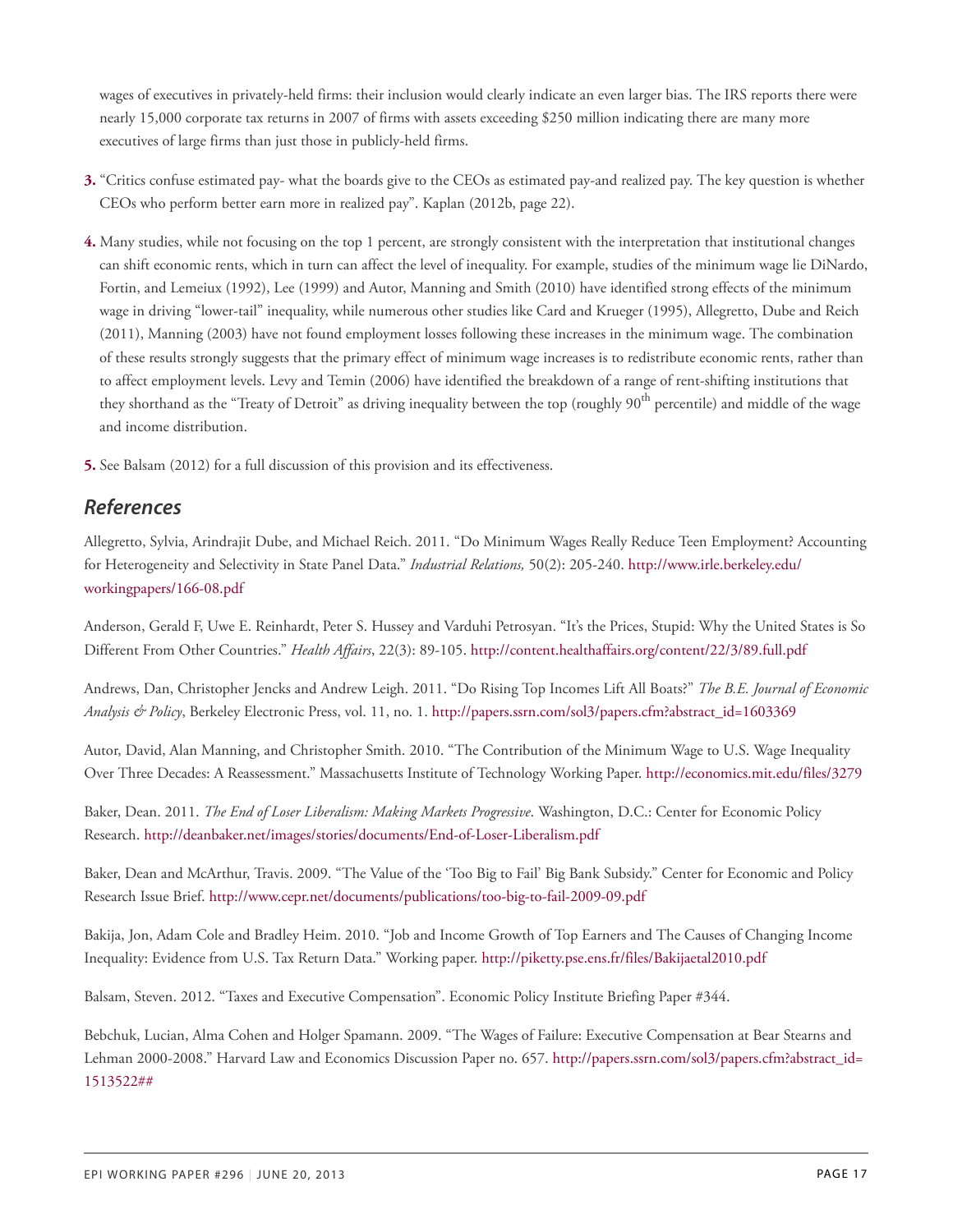Bebchuk, Lucian and Jesse Fried. 2004. *Pay Without Performance: The Unfulfilled Promise of Executive Renumeration*. Cambridge, MA, Harvard University Press.

Bebchuk, Lucian and Jesse Fried. 2010. "How to tie equity compensation to long-term results." *Journal of Applied Corporate Finance,* 22(1): 906-106.

Bertrand, Marianne and Sendhil Mullainathan. 2001. "Are CEOs rewarded for luck? The ones without principals are." *The Quarterly Journal of Economics*, 116(3): 901-932. <http://www.jstor.org/stable/2696421>

Biais, Bruno, Jean-Charles Rochet, and Paul Woolley. 2010. "Innovations, rents and risk." The Paul Woolley Centre Working Paper Series No. 13, Discussion Ppaer Series No. 659. [http://www2.lse.ac.uk/fmg/researchProgrammes/paulWoolleyCentre/](http://www2.lse.ac.uk/fmg/researchProgrammes/paulWoolleyCentre/workingPapers/dp659PWC13.pdf) [workingPapers/dp659PWC13.pdf](http://www2.lse.ac.uk/fmg/researchProgrammes/paulWoolleyCentre/workingPapers/dp659PWC13.pdf)

Bizjak, John, Michael Lemmon, and Thanh Nguyen. 2011. "Are all CEOs above average? An empirical analysis of compensation peer groups and pay design." *Journal of Financial Economics*, 100(3): 538-555.

Bronfenbrenner, Kate. 2000. "Uneasy Terrain: The Impact of Capital Mobility on Workers, Wages, and Union Organizing." Submitted to the U.S. Trade Deficit Review Commission. <http://govinfo.library.unt.edu/tdrc/research/bronfenbrenner.pdf>

Card, David and Alan Krueger. 1995. *Myth and Measurement: The New Economics of the Minimum Wage.* Princeton, N.J.: Princeton University Press.

Congressional Budget Office. 2011. *Trends in the Distribution of Household Income between 1979 and 2007.* Congressional Budget Office Report No. 4031, Washington, D.C. <http://cbo.gov/sites/default/files/cbofiles/attachments/10-25-HouseholdIncome.pdf>

Congressional Budget Office. 2012. *The Distribution of Household Income and Federal Taxes, 2008 and 2009.* Congressional Budget Office Report No. 4441, Washington, D.C. [http://www.cbo.gov/sites/default/files/cbofiles/attachments/43373-06-11-](http://www.cbo.gov/sites/default/files/cbofiles/attachments/43373-06-11-HouseholdIncomeandFedTaxes.pdf) [HouseholdIncomeandFedTaxes.pdf](http://www.cbo.gov/sites/default/files/cbofiles/attachments/43373-06-11-HouseholdIncomeandFedTaxes.pdf)

Cutler, David M. and Louise Sheiner. 1999. "The Geography of Medicare." *American Economic* Review, 89(2): 228-233. <http://www.federalreserve.gov/pubs/feds/1999/199918/199918pap.pdf>

Davis, Karen, Kathy Schoen, and Stuart Guterman. 2007. "Slowing the Growth of U.S. Health Care Expenditures: What are the Options?" Prepared for the Commonwealth Fund/Alliance for Health Reform 2007 Bipartisan Congressional Health Policy Conference. [http://www.commonwealthfund.org/usr\\_doc/Davis\\_slowinggrowthUShltcareexpenditureswhatareoptions\\_989.pdf](http://www.commonwealthfund.org/usr_doc/Davis_slowinggrowthUShltcareexpenditureswhatareoptions_989.pdf)

DeParle, Jason. 2011. "Top Earners Not So Lofty in the Days of Recession." *The New York Times.* [http://www.nytimes.com/2011/](http://www.nytimes.com/2011/12/13/business/economy/recession-crimped-incomes-of-the-richest-americans.html?_r=0) [12/13/business/economy/recession-crimped-incomes-of-the-richest-americans.html?\\_r=0](http://www.nytimes.com/2011/12/13/business/economy/recession-crimped-incomes-of-the-richest-americans.html?_r=0)

DiNardo, John, Kevin Hallock and Jorn-Steffan Pischke. 1997. Unions and Managerial Pay. National Bureau of Economic Research. NBER Working Paper #6318. Cambridge: NBER.

DiNardo, John, Nicole Fortin, and Thomas Lemieux. 1996. "Labor Market Institutions and the Distribution of Wages, 1973-1992: A Semiparametric Approach." *Econometrica*, 64(5): 1001-1044. <http://www.uh.edu/~adkugler/DiNardoetal.pdf>

Draca, Mirko, Stephen Machin, and John Van Reenen. 2011. "Minimum Wages and Firm Profitability." *American Economic Journal: Applied Economics*, 3(1): pp. 129-151.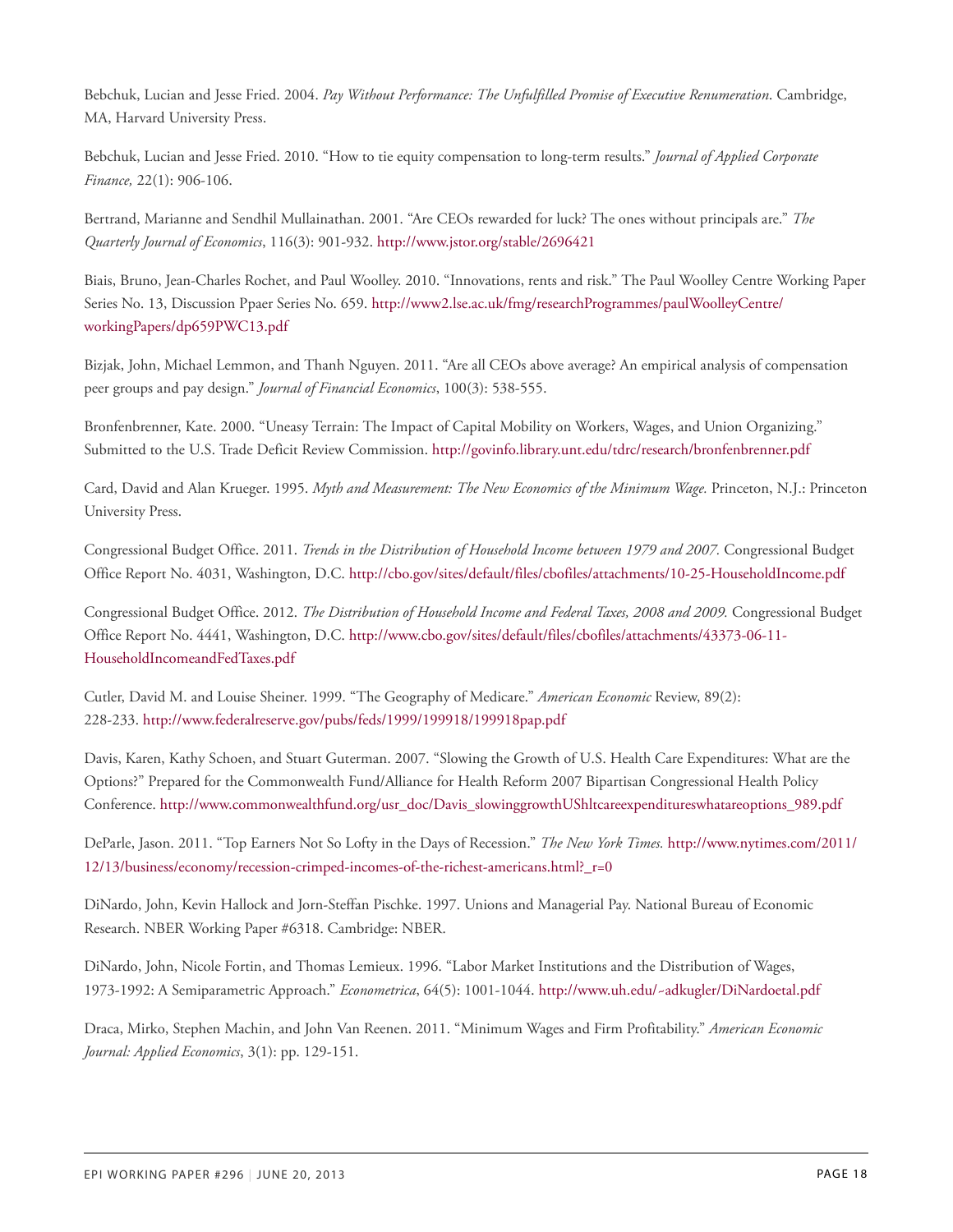Fernandes, Nuno G., Miguel A. Ferreira, Pedro P. Matos and Kevin J. Murphy. 2012. Are US CEOs Paid More? New International Evidence." EFA 2009 Bergen Meetings Paper; AFA 2011 Denver Meetings Paper; ECGI – Finance Working Paper No. 255/2009. <http://ssrn.com/abstract=1341639> or <http://dx.doi.org/10.2139/ssrn.1341639>

Kruse, Douglas, Joseph Blasi, and Richard Freeman. 2011. "Does Shared Capitalism Help the Best Firms Do Even Better?" Paper prepared for British Academy Seminar "The Economics of Share Ownership and Gainsharing: Findings and Policy Implications," Centre for Economic Performance, London School of Economics.

Frydman, Carola and Raven E. Saks. 2010. *"*Executive Compensation: A New View from a Long-Term Perspective, 1936-2005." *Review of Financial Studies* 23, 2099-2138.

Gabaix, Xavier and Augustin Landier. 2008. "Why has CEO pay increased so much?" *Quarterly Journal of Economics,* 123(1): 49-100.

Goldin, Claudia, and Lawrence F. Katz. 2008. "The Race between Education and Technology: The Evolution of U.S. Educational Wage Differentials, 1890 to 2005." *NBER Working Paper Series,* w12984*.* <http://www.nber.org/papers/w12984>

Gordon, Robert J and Ian Dew-Becker. 2007. "Selected Issues in the Rise of Income Inequality." *Brookings Papers on Economic Activity,* 2007(2): 169-190. [http://faculty-web.at.northwestern.edu/economics/gordon/](http://faculty-web.at.northwestern.edu/economics/gordon/Selected%20Issues%20in%20the%20Rise%20of%20Income%20Inequality.pdf) [Selected%20Issues%20in%20the%20Rise%20of%20Income%20Inequality.pdf](http://faculty-web.at.northwestern.edu/economics/gordon/Selected%20Issues%20in%20the%20Rise%20of%20Income%20Inequality.pdf)

Grundfest, Joseph. 2009. "What's Needed is Uncommon Wisdom." New York Times Dealbook Dialogue. New York, New York, New York Times Company. <http://dealbook.nytimes.com/2009/10/06/dealbook-dialogue-joseph-gundfestuncommon-wisdom/>

Hacker, Jacob, and Paul Pierson. 2010. *Winner-Take-All Politics: How Washington Made the Rich Richer – and Turned Its Back on the Middle Class*. New York, New York, Simon and Schuster, Inc.

Haldane, Andrew. 2010. "The \$100 Billion Question." Speech, Bank of England. [http://www.bankofengland.co.uk/publications/](http://www.bankofengland.co.uk/publications/Documents/speeches/2010/speech433.pdf) [Documents/speeches/2010/speech433.pdf](http://www.bankofengland.co.uk/publications/Documents/speeches/2010/speech433.pdf)

Haldane, Andrew. 2010. "The Contribution of the Financial Sector: Miracle or Mirage?" Speech prepare for the Future of Finance Conference, London. <http://www.bankofengland.co.uk/publications/Documents/speeches/2010/speech442.pdf>

Jacquette, Scott, Matthew Knittel and Karl Russo. 2003. "Recent Trends in Stock Options." Office of Technical Assistance Working Paper no. 89. U.S. Department of the Treasury, Washington,D.C.

Jayadev, Arjun. 2007. "Capital account openness and the labour share of income." *Cambridge Journal of Economics*, 31(3): 424-443.

Kaplan, Steven N. 2012. "Executive Compensation and Corporate Governance in the U.S.: Perceptions, Facts, and Challenges." Martin Feldstein Lecture.

Kaplan, Steven N. 2012. "Executive Compensation and Corporate Governance in the U.S.: Perceptions, Facts and Challenges." *NBER Working Paper Series,* number w18395. <http://www.nber.org/papers/w18395>

Kedrosky, Paul and Dane Stangler. 2011. "Financialization and Its Entrepreneurial Consequences." Kauffman Foundation Research Series: Firm Formation and Economic Growth. Ewing Marion Kauffman Foundation. [http://www.kauffman.org/uploadedfiles/](http://www.kauffman.org/uploadedfiles/financialization_report_3-23-11.pdf) [financialization\\_report\\_3-23-11.pdf](http://www.kauffman.org/uploadedfiles/financialization_report_3-23-11.pdf)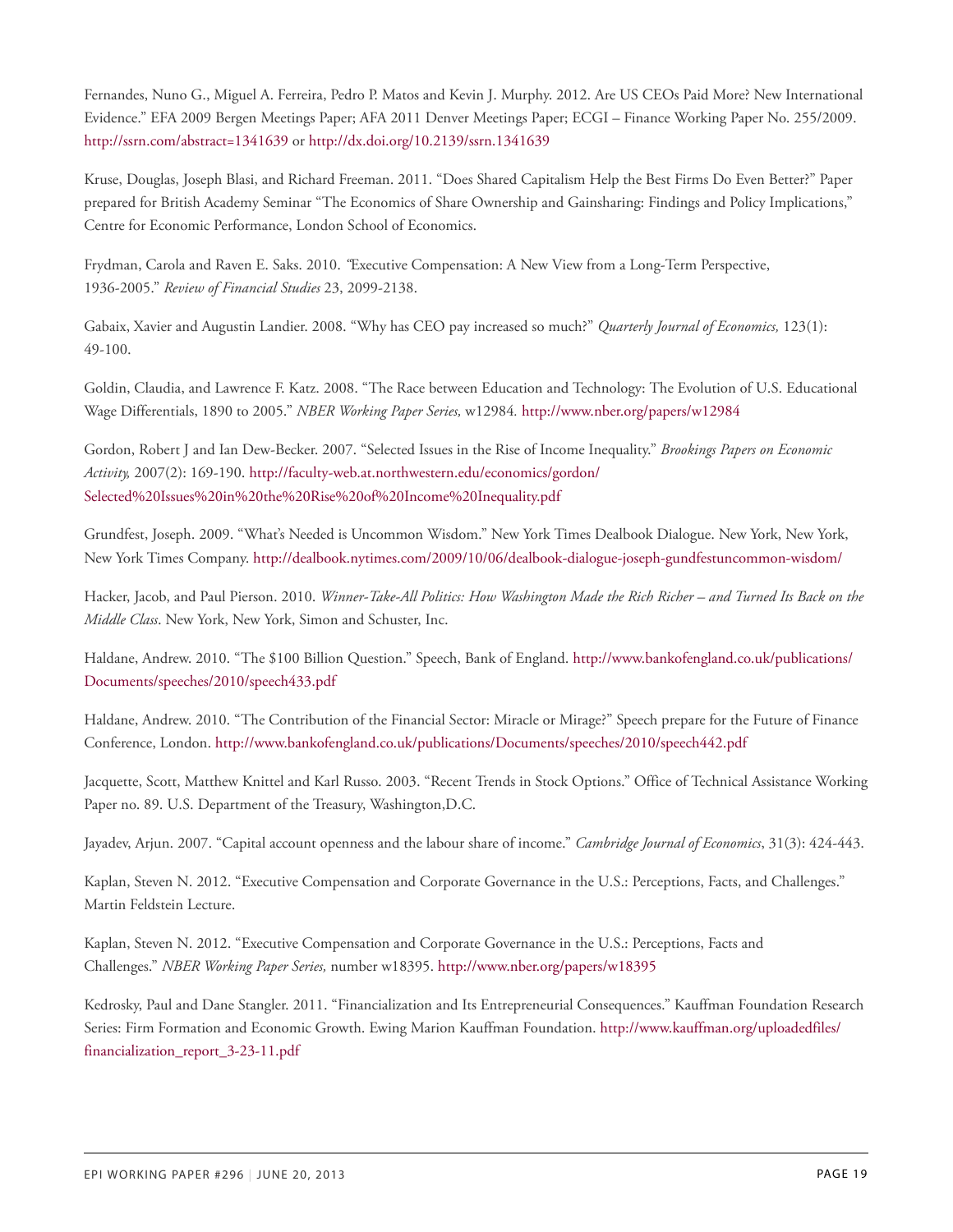Kopczuk, Wojciech, Emmanuel Saez, and Jae Song. 2010. "Earnings Inequality and Mobility in the United States: Evidence from Social Security Data Since 1937." *The Quarterly Journal of Economics* 125(1): 91-128. [http://qje.oxfordjournals.org/content/125/1/](http://qje.oxfordjournals.org/content/125/1/91.short) [91.short](http://qje.oxfordjournals.org/content/125/1/91.short)

Laeven, Luc and Fabian Valencia. 2008. "Systemic Banking Crises: A New Database." International Monetary Fund working paper, Washington, D.C. <http://www.imf.org/external/pubs/ft/wp/2008/wp08224.pdf>

Laugesen, Miriam and Sherry Glied. 2011. "Higher Fees Paid To US Physicians Drive Higher Spending For Physician Services Compared to Other Countries." *Health Affairs*, 30(9): 1647-1656. <http://content.healthaffairs.org/content/30/9/1647.abstract>

Lee, David. 1999. "Wage Inequality in the United States During the 1980s: Rising Dispersion or Falling Minimum Wage?" *Quarterly Journal of Economics* 114(3): 977-1023. <http://www.princeton.edu/~davidlee/wp/inequality.pdf>

Levy, Frank and Peter Temin. 2007. "Inequality and Institutions in 20th Century America." Cambridge, MA: Massachusetts Institute of Technology Working Paper Series. <http://web.mit.edu/ipc/publications/pdf/07-002.pdf>

Lindert, Peter. 2004. *Growing Public: Volume 1, the Story: Social Spending and Economic Growth Since the Eighteenth Century*. Cambridge, UK, Cambridge University Press.

Manning, Alan. 2005. *Monopsony in Motion: Imperfect Competition in Labor Markets*. Princeton, NJ, Princeton University Press.

McCardle, Megan. 2011. "The 1% Ain't What It Used To Be." *The Atlantic Monthly*, blog post. [http://www.theatlantic.com/](http://www.theatlantic.com/business/archive/2011/10/the-1-aint-what-it-used-to-be/247011/) [business/archive/2011/10/the-1-aint-what-it-used-to-be/247011/](http://www.theatlantic.com/business/archive/2011/10/the-1-aint-what-it-used-to-be/247011/)

Mishel, Lawrence, Jared Bernstein, and Sylvia Allegretto. 2004. *The State of Working America: 2004-05.* An Economic Policy Institute book. Ithaca, N.Y.: Cornell University Press.

Mishel, Lawrence, Josh Bivens, Elise Gould, and Heidi Shierholz. 2012. *The State of Working America, 12th Edition*. An Economic Policy Institute book. Ithaca, N.Y.: Cornell University Press.

Mishel, Lawrence, and Natalie Sabadish. 2012. "CEO Pay and the top 1%." Economic Policy Institute Issue Brief #331. Economic Policy Institute, Washington, D.C.

Mishel, Lawrence, and Natalie Sabadish. 2013. "CEO Pay in 2012" Economic Policy Institute Issue Brief. Economic Policy Institute, Washington, D.C.

Murphy, Kevin M., Andrei Shleifer and Robert W. Vishny. 1991. "The Allocations of Talent: Implications for Growth." *Quarterly Journal of Economics*, 106(2): 503-30. [http://www.economics.harvard.edu/faculty/shleifer/files/allocation\\_talent.pdf](http://www.economics.harvard.edu/faculty/shleifer/files/allocation_talent.pdf)

Philippon, Thomas, and Ariell Reshef. 2009. "Wages and Human Capital in the U.S. Financial Industry: 1909-2006." *NBER Working Paper Series*, w14644. <http://www.nber.org/papers/w14644>

Piketty, Thomas, and Emmanuel Saez. 2003. "Income Inequality in the United States, 1913-1998." *Quarterly Journal of Economics*, 118(1): 1-39. Tables and figures updated to 2010 in Excel format, March 2012). <http://elsa.berkeley.edu/~saez/pikettyqje.pdf>

Piketty, Thomas, Emmanuel Saez, and Stefanie Stantcheva. 2011, revised 2012. "Optimal Taxation of Top Labor Incomes: A Tale of Three Elasticities." *NBER Working Paper Series* w17616. [http://elsa.berkeley.edu/~saez/piketty-saez-stantcheva12thirdelasticity\\_](http://elsa.berkeley.edu/~saez/piketty-saez-stantcheva12thirdelasticity_nber_v2.pdf) [nber\\_v2.pdf](http://elsa.berkeley.edu/~saez/piketty-saez-stantcheva12thirdelasticity_nber_v2.pdf)